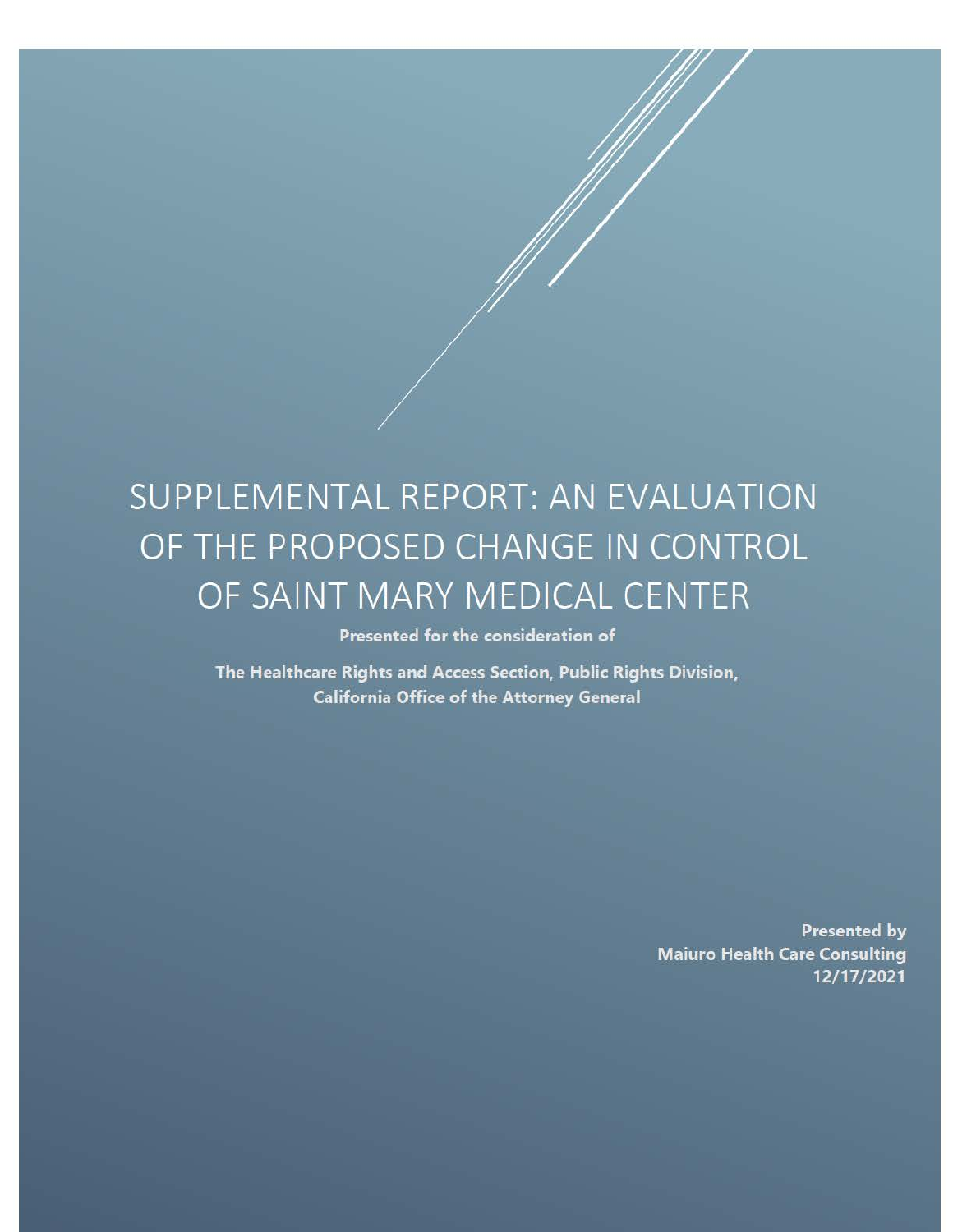## **Contents**

| 1                       |     |                                                                                          |  |  |  |  |  |  |
|-------------------------|-----|------------------------------------------------------------------------------------------|--|--|--|--|--|--|
| $\overline{\mathbf{2}}$ |     |                                                                                          |  |  |  |  |  |  |
| 3                       |     |                                                                                          |  |  |  |  |  |  |
|                         | 3.1 |                                                                                          |  |  |  |  |  |  |
|                         | 3.2 | Comments on Proposed Options for the Terms of Approval for the SMMC CiC: Profit-sharing, |  |  |  |  |  |  |
| 4                       |     | Review of New Information: Kaiser Affiliation with St. Joseph's Medical Center  20       |  |  |  |  |  |  |
| 5                       |     |                                                                                          |  |  |  |  |  |  |
| 6                       |     |                                                                                          |  |  |  |  |  |  |
| 7                       |     |                                                                                          |  |  |  |  |  |  |
|                         | 7.1 | Appendix F1: Assumptions and inputs used in modeling the financial effects of the CiC 27 |  |  |  |  |  |  |
|                         | 7.2 | Appendix F2: The CiC effect on SMMC patient volume and case-mix31                        |  |  |  |  |  |  |
|                         | 7.3 | Appendix F3: The CiC effect on Kaiser's costs of treating patients at SMMC 34            |  |  |  |  |  |  |
|                         | 7.4 |                                                                                          |  |  |  |  |  |  |
|                         | 7.5 | Appendix F5: Effects of a potential price increase by SMMC on Kaiser's costs 41          |  |  |  |  |  |  |
|                         | 7.6 | Appendix F6: Gross Estimates of Kaiser's financial benefits from CiC44                   |  |  |  |  |  |  |
| 8                       |     |                                                                                          |  |  |  |  |  |  |
| 9                       |     |                                                                                          |  |  |  |  |  |  |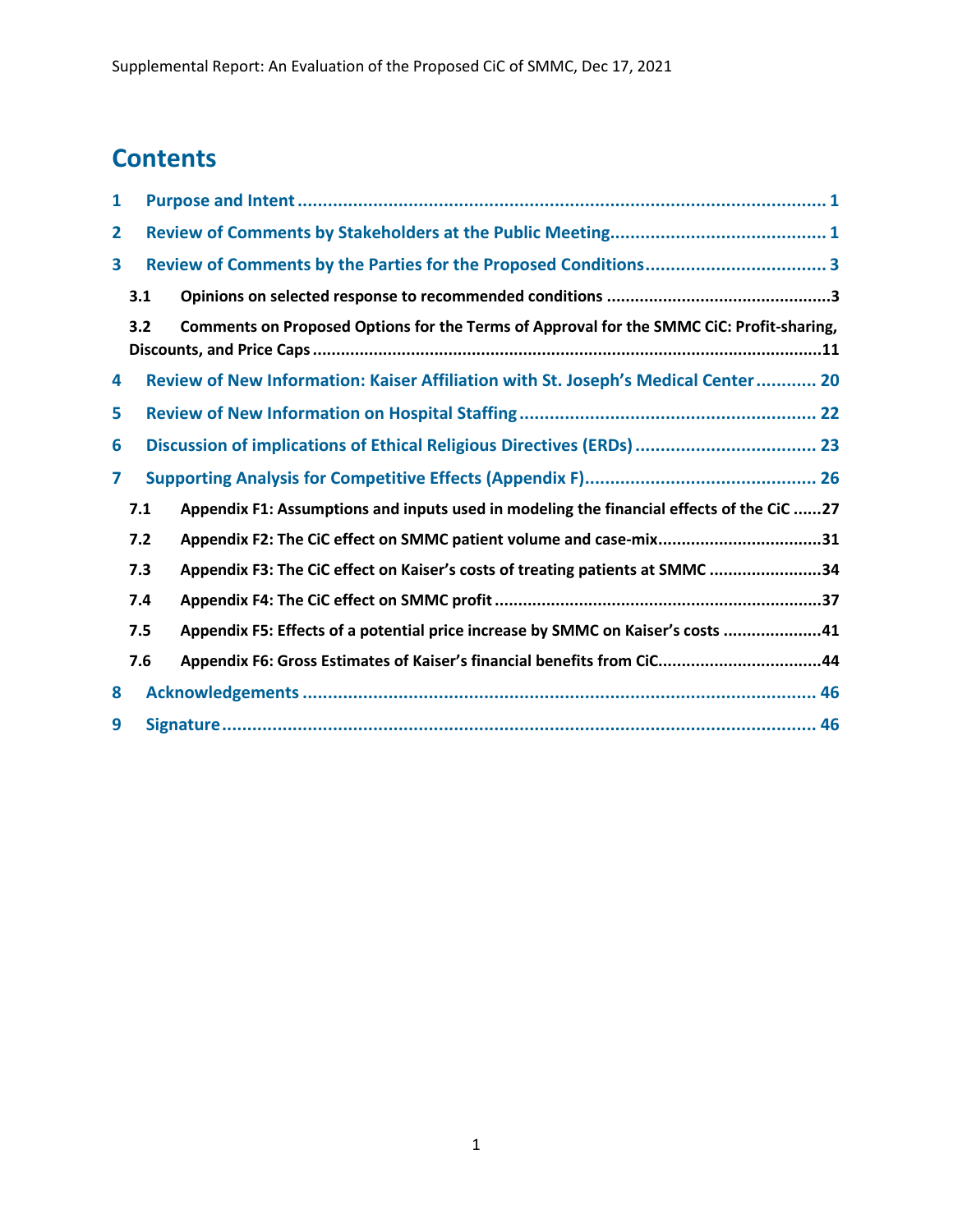## 1 **Purpose and Intent**

 The purpose of this document is to update our report, *An Evaluation of the Proposed Change in Control (CiC) of St. Mary Medical Center (SMMC), November 11, 2021*, with additional information received or reviewed after the drafting of the initial report and to provide Appendix F cited in the November report. The sections below include:

- Section 2: A discussion of the stakeholders' (public) response to report.
- Section 3: A discussion of the parties' response to the report and the proposed conditions.
- Section 4: A review of new information regarding Kaiser's affiliation with St. Joseph's Medical Center, Stockton.
- • Section 5: A brief analysis of the implications of the possibility that there is no additional staffing at the New Hospital relative to the current SMMC facility.<sup>1</sup>
- • Section 6: A discussion of implications of the limited provision of reproductive and gender affirming services at SMMC.
- Section 7: The supplemental Appendix F cited in the November 11, 2021 report.

## 2 **Review of Comments by Stakeholders at the Public Meeting**

 **Summary of Findings.** The comments at the November 23rd public meeting to discuss the concerns about the loss of a hospital in Apple Valley and, specifically, a loss of an emergency room in Apple Valley. No new information was provided that alters our opinions in our original SMMC CiC were largely in favor of the transaction, however, a number of stakeholders had report of November 11, 2021, An Evaluation of the Proposed Change in Control of SMMC.

 soliciting public comment on the proposed change in control for SMMC. Below we summarize many of the comments made at this meeting. The public meeting was moderated by OCAG **Meeting summary.** On November 23rd the OCAG held a video conference public meeting Deputy Attorney General, Lily Weaver and was attended by representatives from Kaiser, SMMC, a representative from Desert Valley Hospital, owned by Prime Healthcare Services, and local area residents including medical professionals and the Mayor of Apple Valley. The

<sup>&</sup>lt;sup>1</sup> Throughout this document, as in the original report dated November 11, 2021, "An Evaluation of the Proposed Change in Control of St. Mary Medical Center", the term "New Hospital" shall include the general acute care hospital successor to SMMC that will be operated by SMMC LLC. It is understood that the New Hospital will have at least 260 beds and be built on land described in Schedule 1.1(a) to the Contribution Agreement by and between SMMC, SMMC LLC, and their respective parent companies dated May 7, 2021.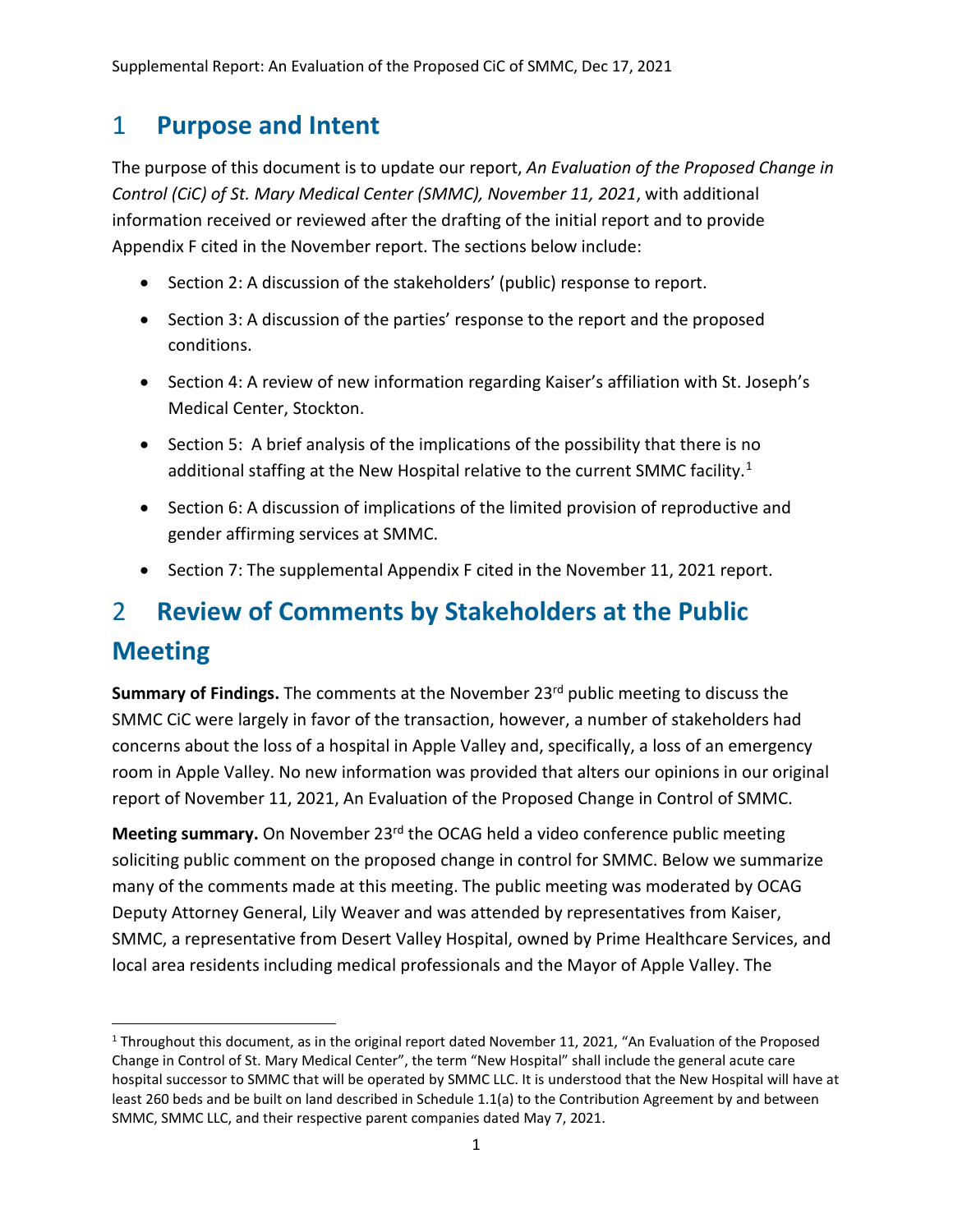summary does not contain a complete verbatim account of the meeting and responses but is intended to capture the different sentiments and opinions expressed by the attendees.

 CiC noting that the new hospital will be the focal point of community with an emphasis on outpatient care. They indicated they were exploring options with Apple Valley for the existing At the opening of the meeting, Kaiser and SMMC representatives provided an overview of the site and ways in which it might be able to serve the medical needs of the community. The Kaiser area medical director highlighted that the transaction would "bring inpatient services closer to home" for Kaiser members in the area.

 speak. However, a minority of speakers opposed the transaction. Those expressing concerns primarily focused on the loss of a local ER in Apple Valley. While comments were primarily directed at issues of access, we do not interpret that absence of comments on the competitive effects of the transaction as reflecting a lack of concern on this issue. Rather, we believe competitive effects and were more focused on the immediate and more tangible aspects of There appeared to be a general consensus in favor of the transaction by those who came to residents may have lacked awareness of the complex nature of the impact of potential adverse physical access to medical care.

 While not a complete list of all the comments at the public meeting, the comments below largely reflect the comments and concerns voiced by those who attended:

- • The Mayor of Apple Valley, Curt Emick, acknowledged the clear need for hospital beds but had grave concerns regarding the loss of a local medical center and the only emergency room (ER) in Apple Valley. He stated that he had been having discussions with Providence regarding the re-use of the facility and suggested that the transaction be approved with the condition that the existing site stay open in some capacity as an emergency room in Apple Valley.
- • Council Member Scott Nassif supported Mayor Emick's comment and stressed the fact that the new ER was only 11 miles away but logistics often made it difficult to get to.
- relocation of the hospital. She also felt it would provide better outcomes and population • Diane Carloni O'Malley, a former mayor of Hesperia and local attorney, supported approval of the transaction and did not believe Apple Valley would suffer because of the health.
- • Ana Sanchez, a physician, was concerned that SMMC was moving out of an area populated by a large vulnerable population for financial reasons and argued that Providence had the resources to retrofit the existing facility.
- an insurance option for employees but that there is a hesitancy to choose Kaiser • Jan Gonzales, of the Victor Elementary School District in Victorville, stated that Kaiser is because there are no local hospital options.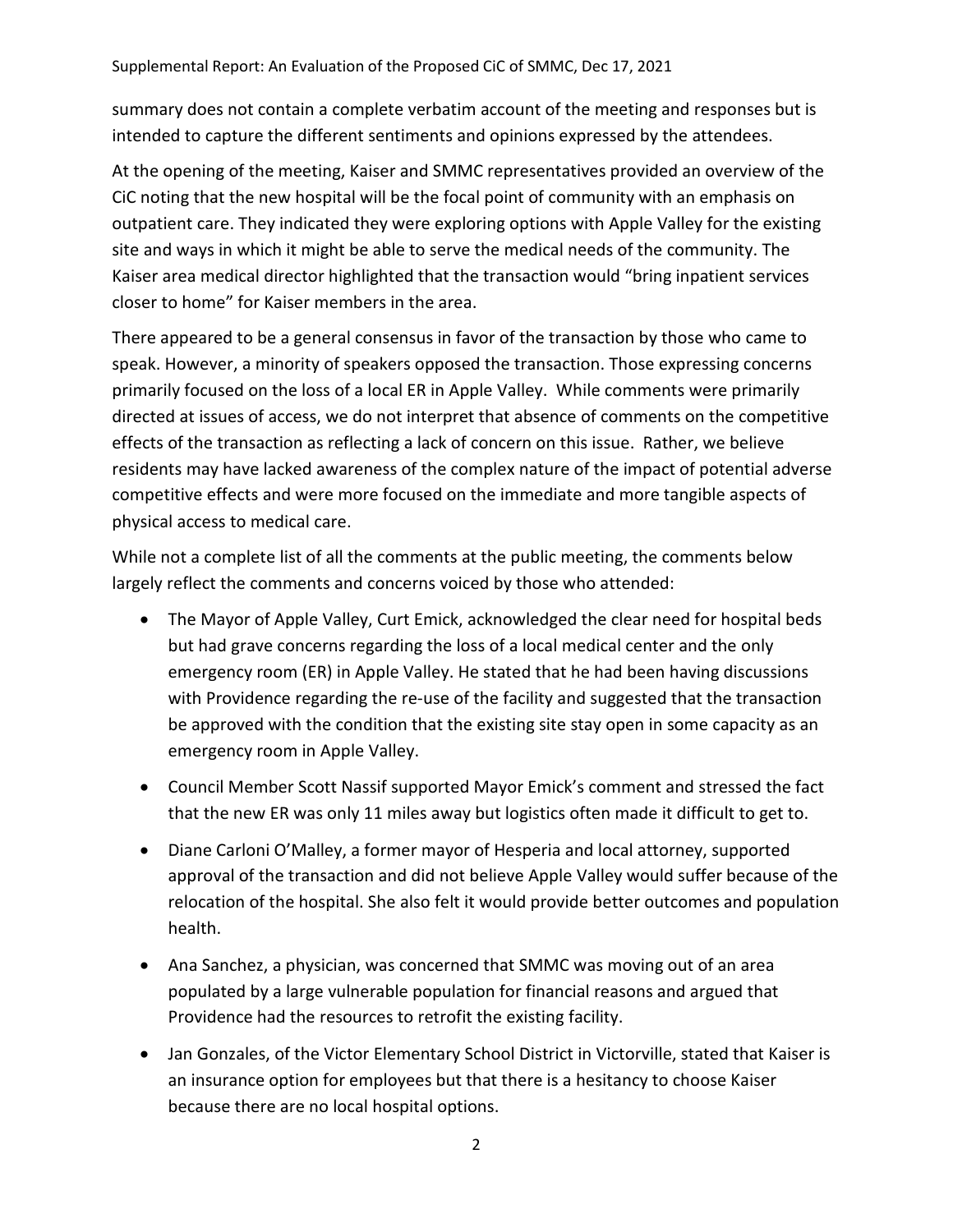<span id="page-4-0"></span>Supplemental Report: An Evaluation of the Proposed CiC of SMMC, Dec 17, 2021

- Desert population. • Several local activists, including a church pastor, Paul, supported the partnership. Several cited work with SMMC as evidence that SMMC was committed to the High
- • Several residents felt that the area needed to keep the existing hospital while building a new one to support the growth in the area. Steve Sobel, a resident of Apple Valley, did not agree that the town would have the same level of service if the current hospital was access. Mary Schaffer, a local area resident, felt that they needed a trauma center in no longer a general acute care facility, citing the traffic congestion as a major issue for area rather than air transport to Loma Linda.
- • Fred Ortega, representing the nearby Desert Valley Hospital owned by Prime, offered to extend their support to SMMC with a Foundation contribution to help upgrade SMMC.

## 3 **Review of Comments by the Parties for the Proposed Conditions**

 This section addresses the parties' responses in their November 23, 2021 document, *Response to Conditions Recommended in SMMC Healthcare Impact Report.* We first offer comments and opinions on the parties' response to selected conditions and then discuss proposed options for alternate conditions, related to profit-sharing, discounts, and price caps.

#### **3.1 Opinions on selected response to recommended conditions**

Below we provided comments on selected parties' responses dated November 23<sup>rd</sup> 2021.<sup>2</sup> In cases where we don't provide an opinion, we are neither rejecting nor endorsing the parties' response.

 • **Time period for the conditions.** Many of the conditions apply for at least ten years or until the New Hospital is operational and admitting patients, and then for a period of ten years or more once the New Hospital opens. The parties object to this condition arguing that the standard term for this condition in transactions approved by the Attorney General is ten years post-closing.

 **Opinion.** The parties are correct that conditions are commonly applied for a period of ten years post-closing, however, this transaction has some uncommon characteristics that make it appropriate to apply conditions for an extended time period. First, rather in time, we have a facility at its current location that will undergo the CiC but then be than having a single facility at a single location that will undergo and CiC at a given point relocated to a new location at some point in the future. It is important that the conditions apply to both facilities. Second, once the new hospital opens, new terms of

 $2$  Where we designate a letter and number, e.g. A5, this references the specific response in the parties' document.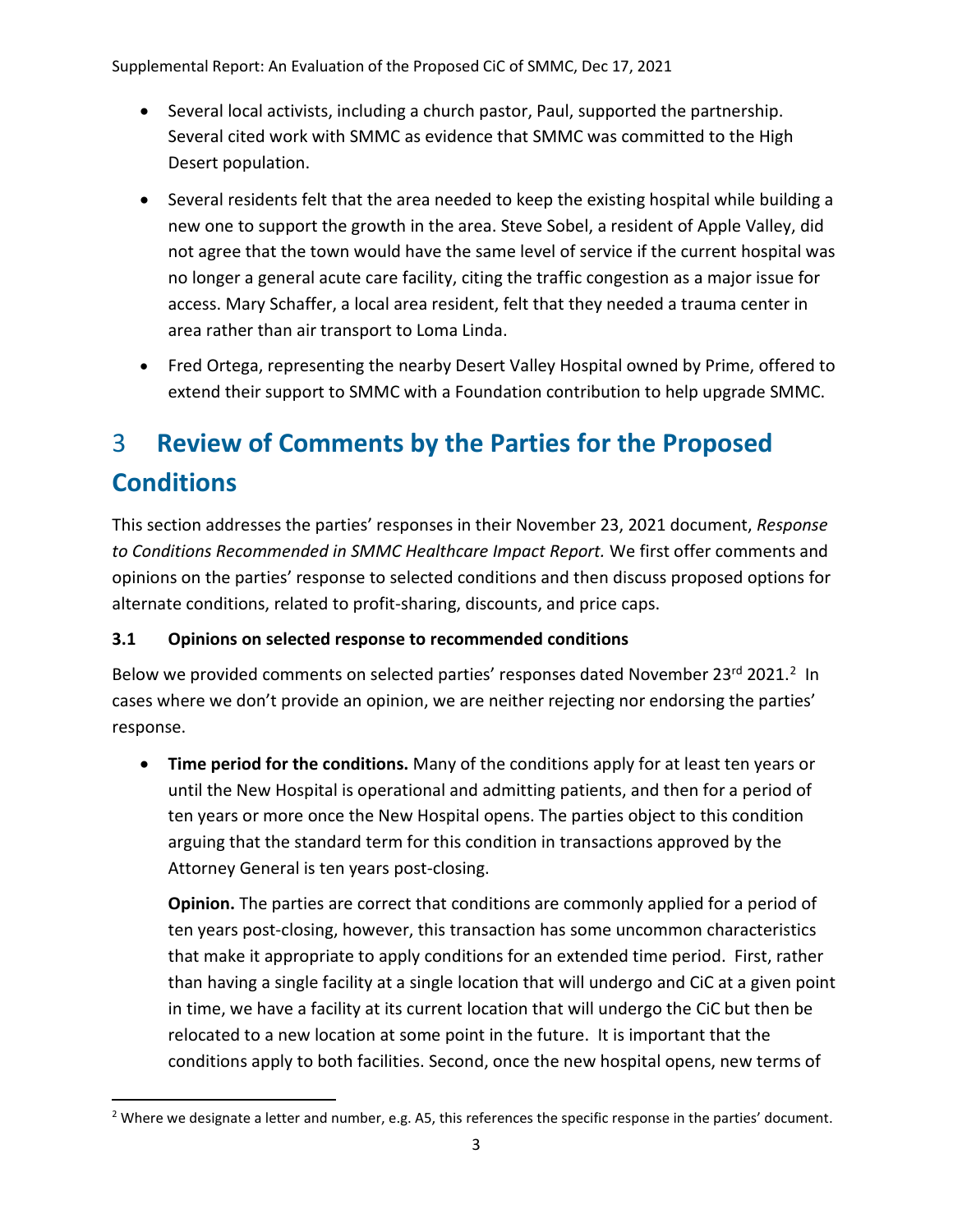the agreement go into effect, most notably, profit-sharing for Kaiser. Therefore, we do not think the proposed time period for applying the conditions are unreasonable. We recognize that regulatory or market conditions may change depending on when the Section 999.5 (h) which address the "Amendment of Consent Terms and Conditions". hospital actually opens and the parties have a mechanism for modifying conditions per the California Regulations on Nonprofit Health Facility Transactions, Title 11, Chapter 15,

 • **Access to pediatric beds (A4)**. For at least ten years or until the New Hospital is minimum of six licensed pediatric beds. operational and admitting patients, the current SMMC facility shall maintain or increase the current licensure, types, and/or levels of services for Pediatric services, including a

 The parties state that "While access to needed pediatric acute care services will continue at SMMC, SMMC and Kaiser object to the component of this condition that requires SMMC to provide dedicated pediatric beds. For pediatrics, SMMC has an average daily census of one patient. Based on this low volume, requiring SMMC to keep dedicated pediatric beds would result in a waste of SMMC's resources and would create quality of care issues. Pediatric patients will still have access to SMMC as they do today, but the parties cannot agree to operating a dedicated pediatric unit."

 **Opinion.** The issue of appropriate access to pediatric beds is an important one that we think deserves careful consideration. Based on the short time frame we had to review the transaction, relative to the complexity of the case and the many issues associated with the CiC, we did not have enough information to allow us to form a well-founded opinion. The OCAG might consider an independent cost benefit analysis of retaining some number of pediatric beds at SMMC. Below, we present some of the facts and observations we've gathered to help inform the OCAG on this issue.

 program serving fragile and often economically disadvantaged children, is a CCS designated (specialty) hospital.<sup>4</sup> (CCS is a state program for children with certain • **What is SMMC's current status?** According to the 2020 Department of Health Care Access and Information (HCAI) data SMMC has eight licensed pediatric beds.<sup>3</sup> Currently, SMMC, for the purpose of California Children's Services (CCS), a

<sup>3 [</sup>Part1] Project Blossom - Response to AG's Request for Information Dated 9-21-21 [10-5-2021] indicate they have a 6-bed pediatric unit. Please describe any plans to expand or reduce lines of services at the new SMMC hospital. The 6-bed pediatric unit will not be offered at the new hospital. The current 6-bed unit has an average daily census of one (1) patient. The unit is closed approximately 40% of the year due to lack of patients, physician specialty and physician subspecialty. Pediatric patients are best served in pediatric hospitals.<br><sup>4</sup> A CCS special Hospital is a hospital licensed as an acute care hospital and meets either one or two below:

<sup>1.</sup> The hospital has no licensed pediatric beds but has: a) licensed perinatal unit/service and intensive care newborn nursery (ICNN) service and meets the CCS NICU Standards as a Community NICU or an Intermediate NICU, as per CCS Manual of Procedures, Chapter 3.25; or b) licensed under special permit for rehabilitation services and meets CCS Standards as a Rehabilitation Facility.2. The hospital provides services in a specialized area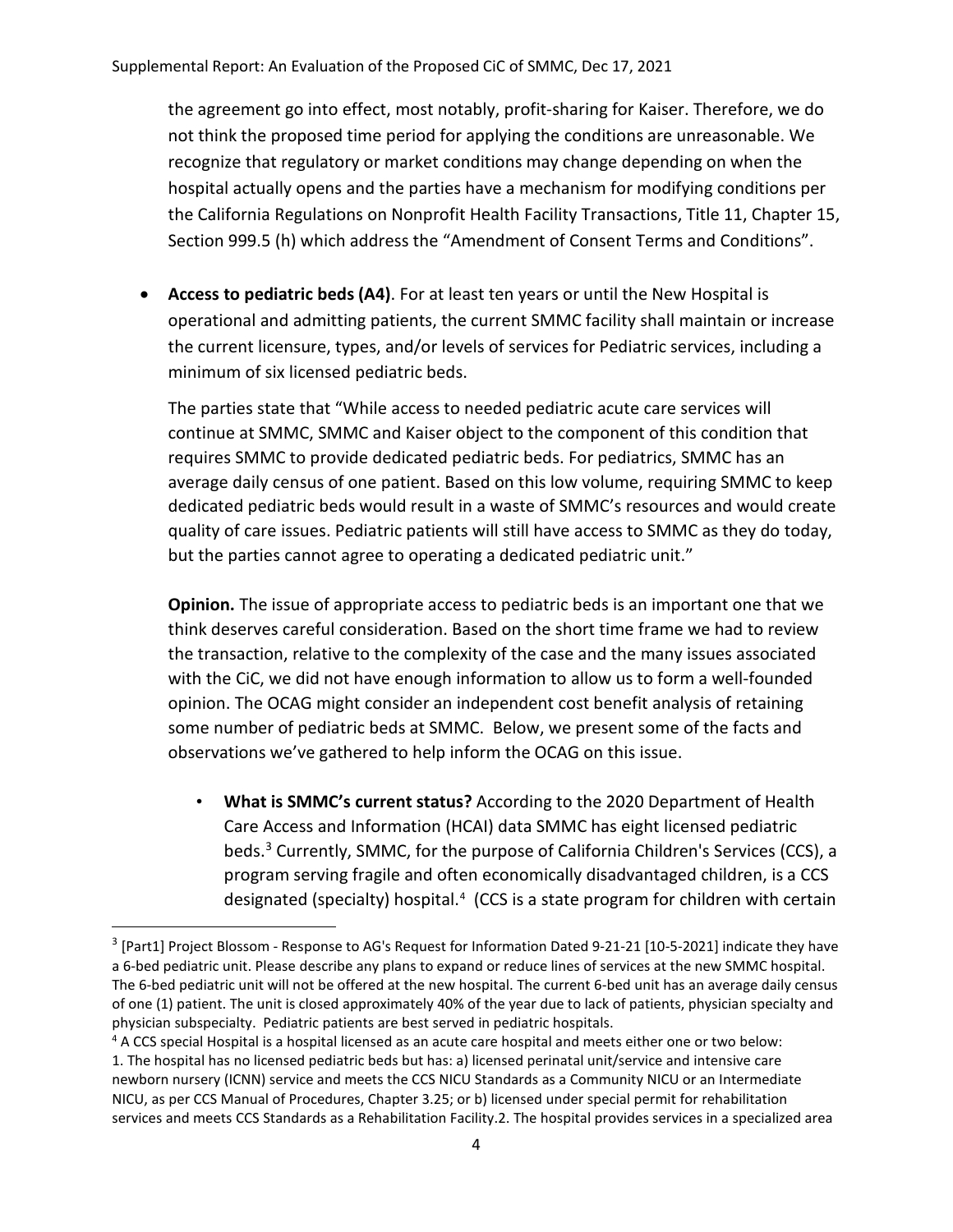with low incomes or high medical costs for pediatric care or both.)<sup>5</sup> We recommend that SMMC retain its status as a CCS hospital so it can continue to treat pediatric patients and not just those age 14-21 because we believe there is a need for local pediatric services based on the information below.<sup>6</sup> diseases or health problems and often addresses the health needs of families

- • **What is SMMC's future status?** The parties state that SMMC participates in the CCS program as an approved NICU unit. They will eliminate their pediatric beds but "Access to needed pediatric acute care services will continue at SMMC".<sup>7</sup><br>However, is it not clear what this "access" includes. For example, would this include admitting pediatric patients as inpatients if they were diagnosed with acute bronchitis, pneumonia, or asthma? Or would it mean transferring them to minimum hour drive and possible two hours one way depending on traffic and Children's Hospital of Orange County or Loma Linda Hospital, which is likely a time of day?
- demand for pediatric care. Between 2015 and 2019 there were more than 15,000 visits for patients ages 1-19 with just a small 3% decrease in total emergency department (ED) visits between the two years. <sup>8</sup> About 42% of between Desert Valley and Victor Valley hospitals.<sup>9</sup> Most pediatric patients at groups at SMMC and likely the least profitable patient category at SMMC. • **What is the demand for pediatric services?** There appears to be a continuing pediatric ED patients from the area go to SMMC's ED, another 40% are split SMMC are Medi-Cal patients (82%), a larger proportion than for other age

 Pediatric Community Hospital defined as a community-based hospital with licensed pediatric beds that provides of medical care and acts as a regional referral center for that specialized type of care, e.g., eye surgery, ear surgery or burn center. While SMMC has licensed pediatric beds, the DHCS website does not appear to designate it as a services for children from birth up to 21 years of age consistent with the requirements listed in this Section. The length of stay shall not exceed 21 days, with the exception of care provided in a CCS-approved Community or Intermediate Neonatal Intensive Care Unit (NICU), as per CCS Manual of Procedures, Chapter 3.25. [\(https://www.dhcs.ca.gov/services/ccs/scc/Pages/SCCName.aspx\)](https://www.dhcs.ca.gov/services/ccs/scc/Pages/SCCName.aspx)<br><sup>5</sup> Children qualify for CCS if they: 1) are under 21 years old, 2) have a medical condition that is covered by CCS, 3)

are a resident of California, 4) and have one of the following: Healthy Families Insurance, designation as a Medi-Cal beneficiary with full benefits, family income of \$40,000 or less, out-of-pocket medical expenses expected to be more than 20 percent of family's adjusted gross income, status as an adopted child with a known health problem that is covered by CCS, or a Medical Therapy Program need.<br><sup>6</sup> For the purpose of California Children's Services (CCS), a General Community Hospital is a community-based

hospital without licensed pediatric beds in which care may be provided only for adolescents 14 years up to 21 years of age consistent with the requirements listed in this Section. The length of stay shall not exceed 21 days, with the exception of care provided in a CCS-approved Community or Intermediate Neonatal Intensive Care Unit (NICU), as per CCS Manual of Procedures, Chapter 3.25.

[<sup>\(</sup>https://www.dhcs.ca.gov/services/ccs/scc/Pages/SCCName.aspx\)](https://www.dhcs.ca.gov/services/ccs/scc/Pages/SCCName.aspx) 7 Letter to the OCAG from the parties dated December 10, 2021.

<sup>8</sup> Data based on a comparison of the HCAI Emergency Department Data pivot profiles for 2015 and 2019.

<sup>9</sup> OSHPD Patient Discharge Data, 2019.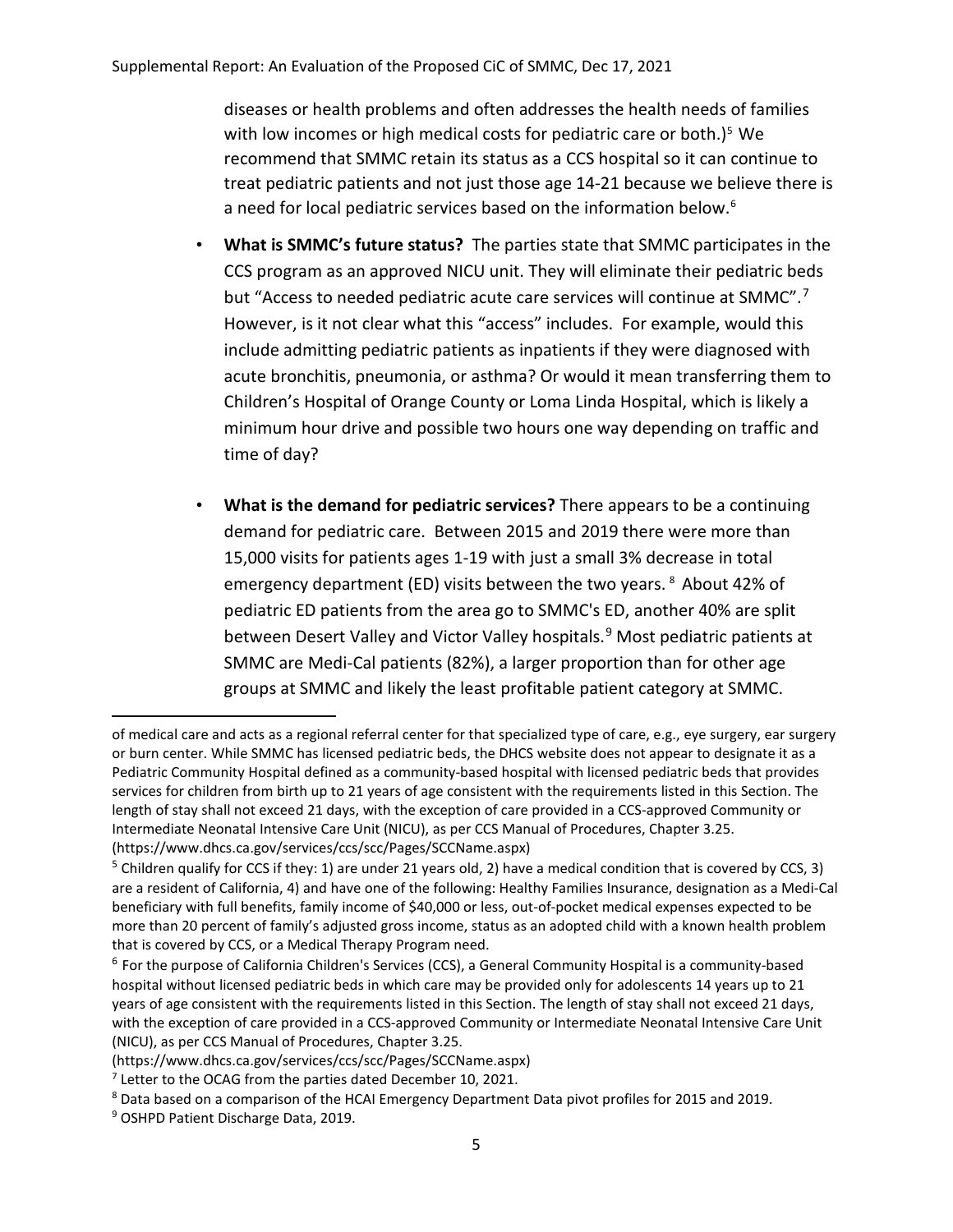pediatric beds falling from 365 admissions in 2015 to 195 in 2020. Those or another children's hospital. Whether this decline is due to reduced need or administrative direction is uncertain and a closer analysis would be required to the decline may be attributable to direction from Providence.<sup>10</sup> One would not There has been a steady decline in inpatient admissions for the eight licensed pediatric patients that need admission are often sent from SMMC to Loma Linda understand the reasons for this change. However, there is some evidence that expect this decline in inpatient utilization based on the ED utilization alone.

 • **What is the current environment for pediatric services?** There has been an Riverside County, in November of 2020 decided to close their pediatric unit with trend, nearly 25% of US children had an increase in distance to their nearest inpatient pediatric unit.<sup>13</sup> One impetus speculated for this trends is the population centers. This is based not only on a market orientation, which can health focus driving preferential funding toward larger population centers. overall decline in pediatric inpatient units and beds and there has also been consolidation of pediatric care with an increase in the number of inpatient beds at children's hospitals.<sup>11</sup> In fact, Riverside Community Hospital in nearby 16 beds to "meet the evolving needs of our community".<sup>12</sup> As a result of this "structural urbanism" in health care, in which a bias exists toward large require a larger number of customers to generate profit, but also from a public However, as distance to care increases, there is an associated delay in care, as well as an increase in costs, length of stay, and mortality.<sup>14,15,16</sup> There is evidence



 $11$  Cushing AB, Bucholz EM, Chien AT, Rauch DA, Michelson KA. Availability of pediatric inpatient services in the United States. Pediatrics. 2021;148(1):e2020041723 12 Riverside Community Hospital Newsroom, August 17, 2020

[\(https://riversidecommunityhospital.com/about/newsroom/riverside-community-hospital-announces-pediatric](https://riversidecommunityhospital.com/about/newsroom/riverside-community-hospital-announces-pediatric)unit-

closure#:~:text=After%20careful%20consideration%2C%20we%20have,over%20the%20past%20few%20years.) <sup>13</sup> Cushing AB, Bucholz EM, Chien AT, Rauch DA, Michelson KA. Availability of pediatric inpatient services in the United States. Pediatrics. 2021;148(1):e2020041723<br><sup>14</sup> Gattu RK, De Fee AS, Lichenstein R, Teshome G. Consideration of cost of care in pediatric emergency transfer

an opportunity for improvement. Pediatr Emerg Care. 2017;33(5): 334–338<br><sup>15</sup> Lorch SA, Silber JH, Even-Shoshan O, Millman A. Use of prolonged travel to improve pediatric risk-adjustment models. Health Serv Res. 2009; 44(2 pt 1):519–541<br><sup>16</sup> Gregory CJ, Nasrollahzadeh F, Dharmar M, Parsapour K, Marcin JP. Comparison of critically ill and injured

children transferred from referring hospitals versus in-house admissions. Pediatrics. 2008;121(4):e906–e911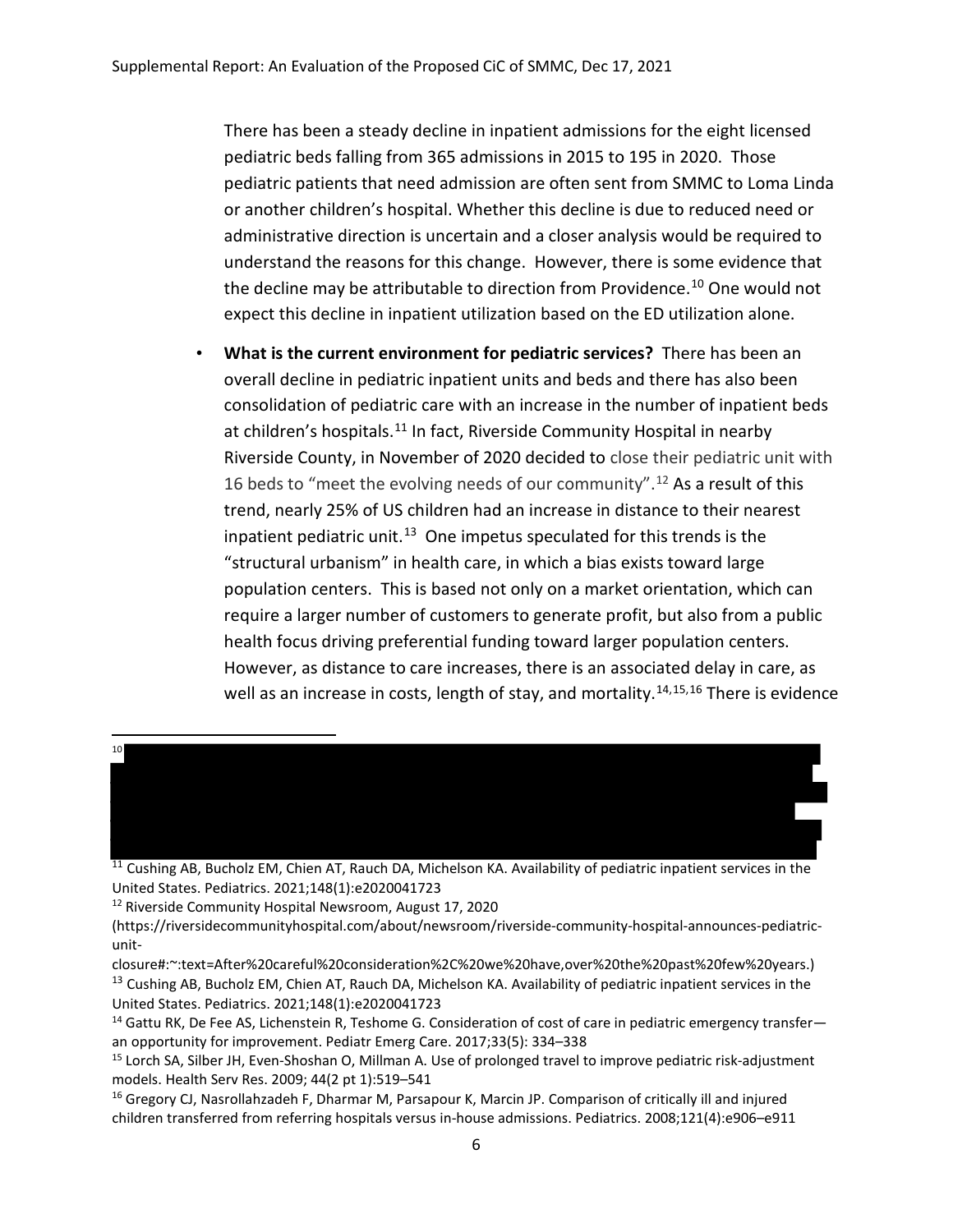that even a small increase in distance to pediatric care can have a large impact on access for patients with few resources and lack of transportation.<sup>17,18,19</sup> It is probably safe to assume that most working parents, especially ones facing transportation difficulties would have preferred their child to be treated in a community hospital for uncomplicated community-treatable conditions.

- opposed to other patients who might benefit from those beds. • **What are the trade-offs of not having pediatric beds?** It is not clear how a cost benefit analysis might shake out given the financial costs of maintaining designated pediatric beds, the costs of personnel for those pediatric beds given the health care staffing shortages and the benefits to pediatric patients as
- shall retain any existing clinics including the following unless there is documentation • **Retention of existing clinics (A6).** For at least ten years (or more) from Closing, SMMC supporting their closure:
	- SMMC Medical Center Community Health Center, located at 18077 Outer Highway 18, Suite 100 in Apple Valley;
	- SMMC Community Health Center Hesperia Clinic, located at 17071 Main Street in Hesperia; and
	- • SMMC Medical Center Healthy Beginnings Adelanto Clinic, located at 11424 Chamberlain Way, #9 in Adelanto.

 The parties state that "SMMC does not operate the clinics listed in this proposed hospital license, are not part of SMMC's operations or the transaction at issue. Accordingly, the parties object to this condition and cannot agree for SMMC to maintain condition. In August of 2020, the assets and operation of these clinics was transferred by SMMC to St. Jude Neighborhood Health Center ("SJNHC"), a federally qualified health center ("FQHC")". Establishment of these clinic operations under an FQHC permitted the provision of a broader array of services to the community available under the Federal health care program. Pursuant to Section 330 of the Public Health Service Act, an FQHC may not be owned, controlled or managed by a third party which would include SMMC and its affiliates. Therefore, as of August 2020, the clinics do not fall under SMMC's clinics that it no longer owns."

<sup>&</sup>lt;sup>17</sup> Wolfe MK, McDonald NC, Holmes GM. Transportation barriers to health care in the United States: findings from the National Health Interview survey, 1997–2017. Am J Public Health. 2020;110(6):815–822<br><sup>18</sup> Syed ST, Gerber BS, Sharp LK. Traveling towards disease: transportation barriers to health care access. J

Community Health. 2013;38(5):976–993<br><sup>19</sup> Upadhyay N, Aparasu R, Rowan PJ, Fleming ML, Balkrishnan R, Chen H. Impact of geographic access to primary

care provider on pediatric behavioral health screening [published online ahead of print January 22, 2020]. Pediatr Blood Cancer. doi:10.21203/rs.2.21581/v1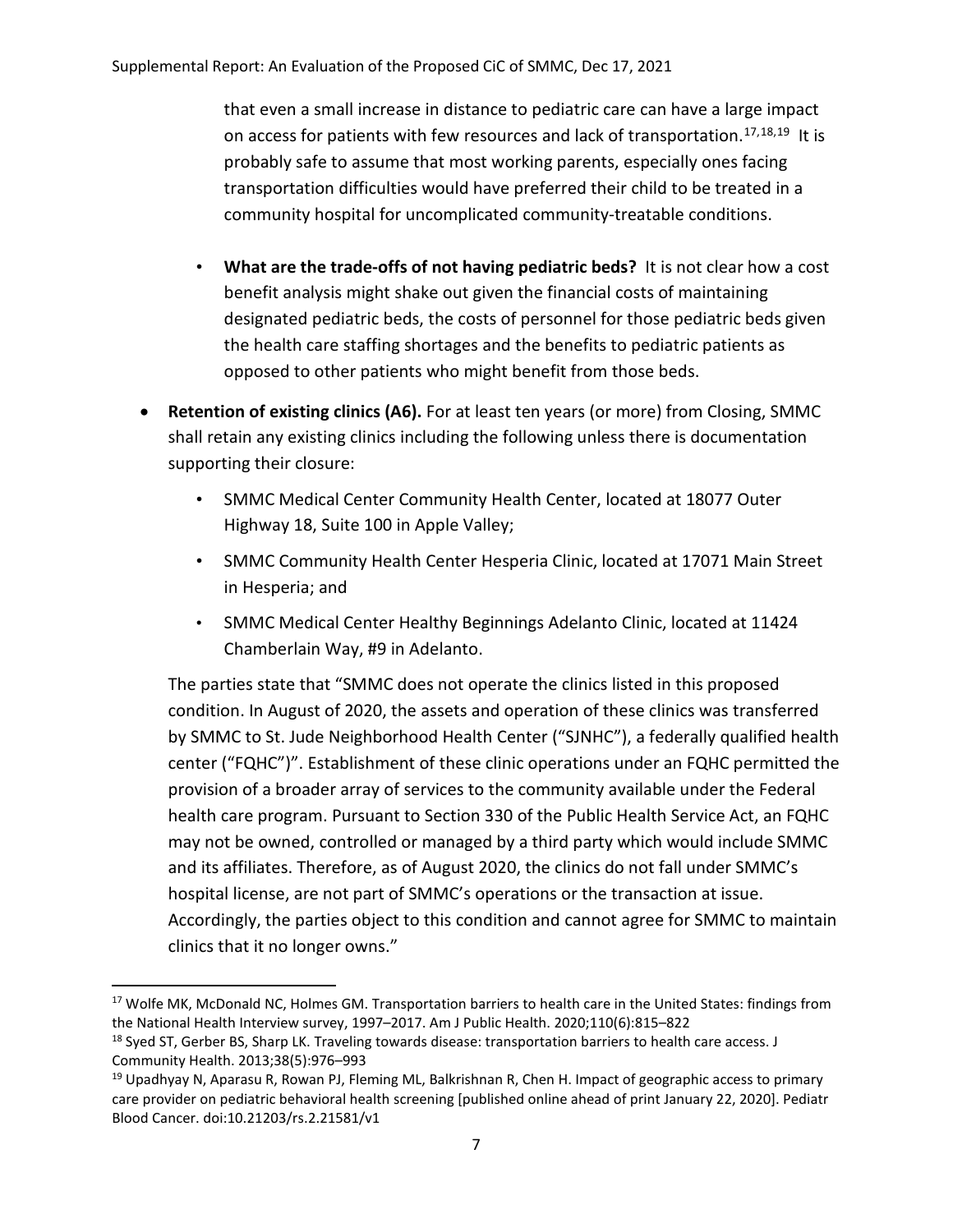**Opinion.** Much of the data for our report was based on information prior to 2020, however, It appears that SMMC has community health centers at two of the three locations listed above. The SMMC website as of 12/2/2021 lists the following community health centers and programs [\(https://www.providence.org/locations/st](https://www.providence.org/locations/st)mary-medical-center/community-programs) :

- • St Mary Health Centers-Apple Valley, located at 18077 Outer Highway 18 South, Suite 100 in Apple Valley;
- Diabetes Education Center, located at 18077 Outer Highway 18, in Apple Valley;
- Bridges Family Resource Center, located at 18077 Outer Highway 18, Suite 100 in Apple Valley;
- SMMC Health Center Hesperia Clinic, located at 17071 Main Street in Hesperia; and
- • St. Mary Health Center- Adelanto, located at 11965 Cactus Road, Suite I,J &K, in Adelanto.

 and location of community resources needed may change and the parties have a Facility Transactions, Title 11, Chapter 15, Section 999.5 (h) which address the We recommend that, to the extent that SMMC and Providence have control over these resources, they keep them open for at least ten years. However, we realize the types mechanism for modifying conditions per the California Regulations on Nonprofit Health "Amendment of Consent Terms and Conditions".

 • **Emergency procedures that may violate ERDs (B4)**. At the date at which the New Hospital begins admitting patients, for procedures that are medically indicated, but not allowed to be performed under SMMC's ERDs (e.g., hysterectomies, gonadectomies), and could not be safely transferred to another institution, Kaiser staff would be allowed to perform the procedure at the New Hospital. Kaiser would in no way be limited in its existing provision of gender affirming procedures at Kaiser facilities.

 apply to SMMC's operations. SMMC, as a Catholic sponsored facility, does not currently provide any services prohibited by the ERDs and will not agree to a condition that requires SMMC to provide any services that could violate the ERDs and compromise SMMC's Catholic sponsorship. It is important to note that the ERDs permit certain ability of any patient in the community to receive certain services where and how they The parties state that "This condition is objected to on the grounds that it represents a fundamental misunderstanding of SMMC's current service offerings and how the ERDs services to be performed in life saving emergencies, and SMMC must maintain the authority to determine when such exceptions arise. The transaction will not change the receive those services today (including the reproductive health services that Kaiser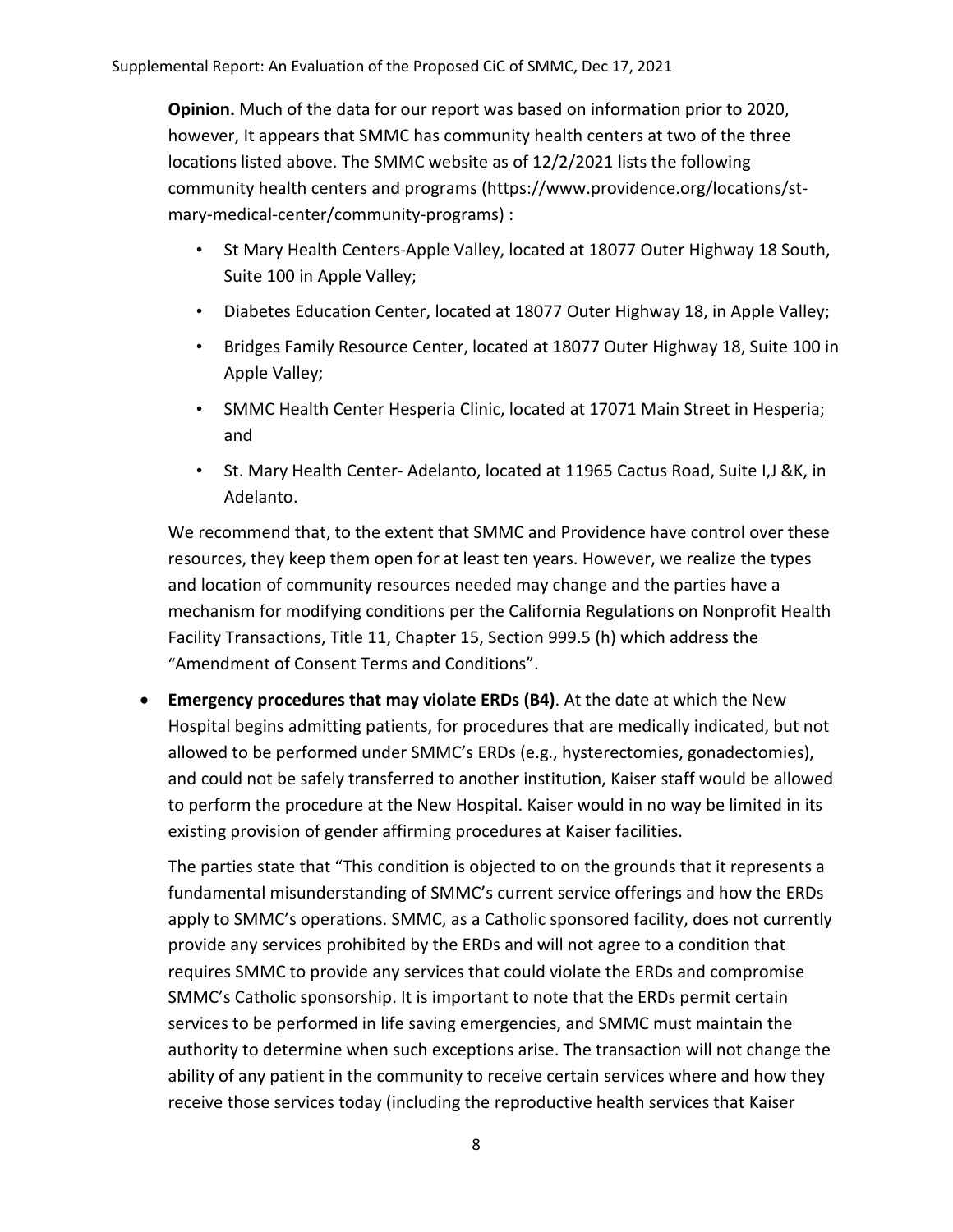excellence for services not provided by SMMC. This condition would require SMMC to patients currently receive on an outpatient basis and at Kaiser Ontario Medical Center and Kaiser Fontana Medical Center). SMMC has always maintained a process for directing patients to publicly available information about where to find centers of offer new services that could compromise SMMC's Catholic sponsorship, and therefore this condition is not acceptable."

 physicians, to perform normally disallowed procedures at SMMC that are medically example, when a miscarriage requires immediate intervention to protect the health or life of the pregnant patient. **Opinion.** It is our opinion that SMMC should allow all physicians, but particularly Kaiser necessary, if so deemed by the physician, if the patient cannot be safely transferred. For

 Closing Date, SMMC shall maintain Bright Futures Mobile Vans to help low-and • **Maintenance of the Mobile Van Services (C3).** For a period of ten years from the moderate-income families access health care for women and children. The New Hospital shall develop a plan to quantify its goals for successfully bringing services to communities with disproportionate unmet health needs. This plan would include an annual report on progress toward those goals. Services may include physical examinations, cancer screenings, immunizations, TB screening, and diabetes screening, among others.

 The parties state that: "Similar to the response above concerning A6, SMMC does not operation of the Bright Futures Mobile Vans program was transferred by SMMC to St. program. Pursuant to Section 330 of the Public Health Service Act, an FQHC may not be and has been operated by SJNHC. Accordingly, the parties object to this condition and operate the Bright Futures Mobile Van program. In August of 2020, the assets and Jude Neighborhood Health Center ("SJNHC"), a federally qualified health center. Establishment of these clinic operations under an FQHC permitted the provision of a broader array of services to the community available under the Federal health care owned, controlled or managed by a third party which would include SMMC and its affiliates. Therefore, as of August 2020, the program is not part of SMMC's operations, cannot agree for SMMC to maintain a program that it no longer owns."

 **Opinion***.* According to the SMMC website, as of November 2, 2021, the Bright Futures "Mobile Health Services helps families receive vital healthcare right in their neighborhood." We believe this is a valuable service, particularly for a hospital in a more Therefore, to the extent the parties have control over mobile van services, it is our right in their neighborhood" through mobile van services. rural area where outlying residents may not have easy access to health care services. opinion that SMMC should pursue the goal of "helping families receive vital healthcare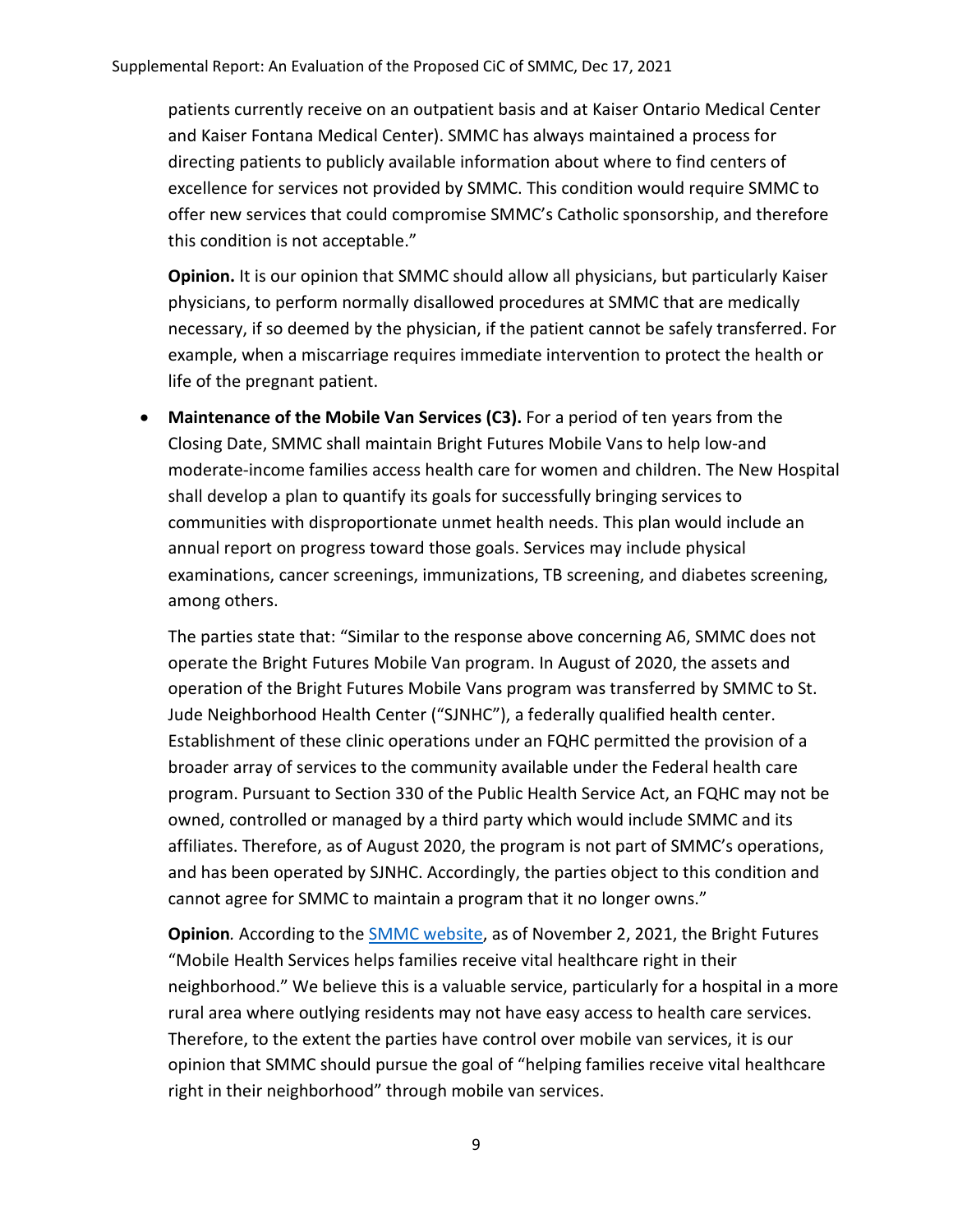Supplemental Report: An Evaluation of the Proposed CiC of SMMC, Dec 17, 2021

 • **Improving behavioral health services (C4**). Within one year of the Closing Date, the New Hospital will submit a plan to implement a Behavioral Health Quality Improvement Program (BH-QIP) with measurable outcomes to be reported publicly at one-year intervals over a five-year period.

 SMMC does not currently participate in the BH-QIP program nor is SMMC familiar with The parties state that "SMMC and Kaiser object to this condition on the grounds that the BH-QIP program. Any decision to participate in the BH-QIP would require a thorough assessment by the joint-ventured LLC that will own the hospital post-closing."

 **Opinion.** One of the stated reasons for the transaction is to improve the quality of care for patients in the area. Lack of adequate behavioral health services in the area is well documented and Kaiser is active in quality improvements activities related to behavioral health.<sup>20</sup> Teaming with Kaiser to provide appropriate behavioral health services and monitor their effectiveness would help support the stated goals of the transaction.

 "set aside" for Kaiser's exclusive use at either the current SMMC facility or the New Hospital regardless of whether there was an immediate need. • **Disallowance of "set aside beds (C8).** Develop a condition that would not allow beds

 designated capacity commitments or exclusive dealing arrangements with SMMC and, accordingly, do not object to this condition but require that it be expanded to prohibit any such arrangement with any third party payor." The parties state that: "As further addressed in response to D8 below, Kaiser and SMMC agree that, consistent with applicable Federal law, no payor should be afforded

**Opinion.** We agree with the parties' response to the extent it acknowledges that Kaiser should not have designated capacity commitments or exclusive dealing arrangements with SMMC.

 general right to discuss the New Hospital strategy and operational decisions, the parties parties may enter into. SMMC must not share patient data with Kaiser that would allow with one another to the extent necessary for the treatment or care of patients. • **Safeguarding of competitively sensitive information (D3).** Notwithstanding the parties' must not provide one another with non-public financial information pertaining to either Providence, SMMC, or Kaiser, nor any strategic plans or other partnerships that these estimates of health care services utilization by payor, health plan, employer group, or other plan sponsors. Notwithstanding this condition, the parties' may share patient data

<sup>&</sup>lt;sup>20</sup> Microsoft Word - 2020 KP Northern CA HMO Provider Manual\_Final.doc

[<sup>\(</sup>https://info.kaiserpermanente.org/info\\_assets/cpp\\_nca/Quality\\_Assurance\\_and\\_Improvement.pdf](https://info.kaiserpermanente.org/info_assets/cpp_nca/Quality_Assurance_and_Improvement.pdf)) and Microsoft Word - 1\_2020 KP Northern CA Self-Funded Provider Manual\_Final.doc [\(https://info.kaiserpermanente.org/info\\_assets/cpp\\_nca/Quality\\_Assurance\\_and\\_Improvement\\_QA\\_I.pdf](https://info.kaiserpermanente.org/info_assets/cpp_nca/Quality_Assurance_and_Improvement_QA_I.pdf))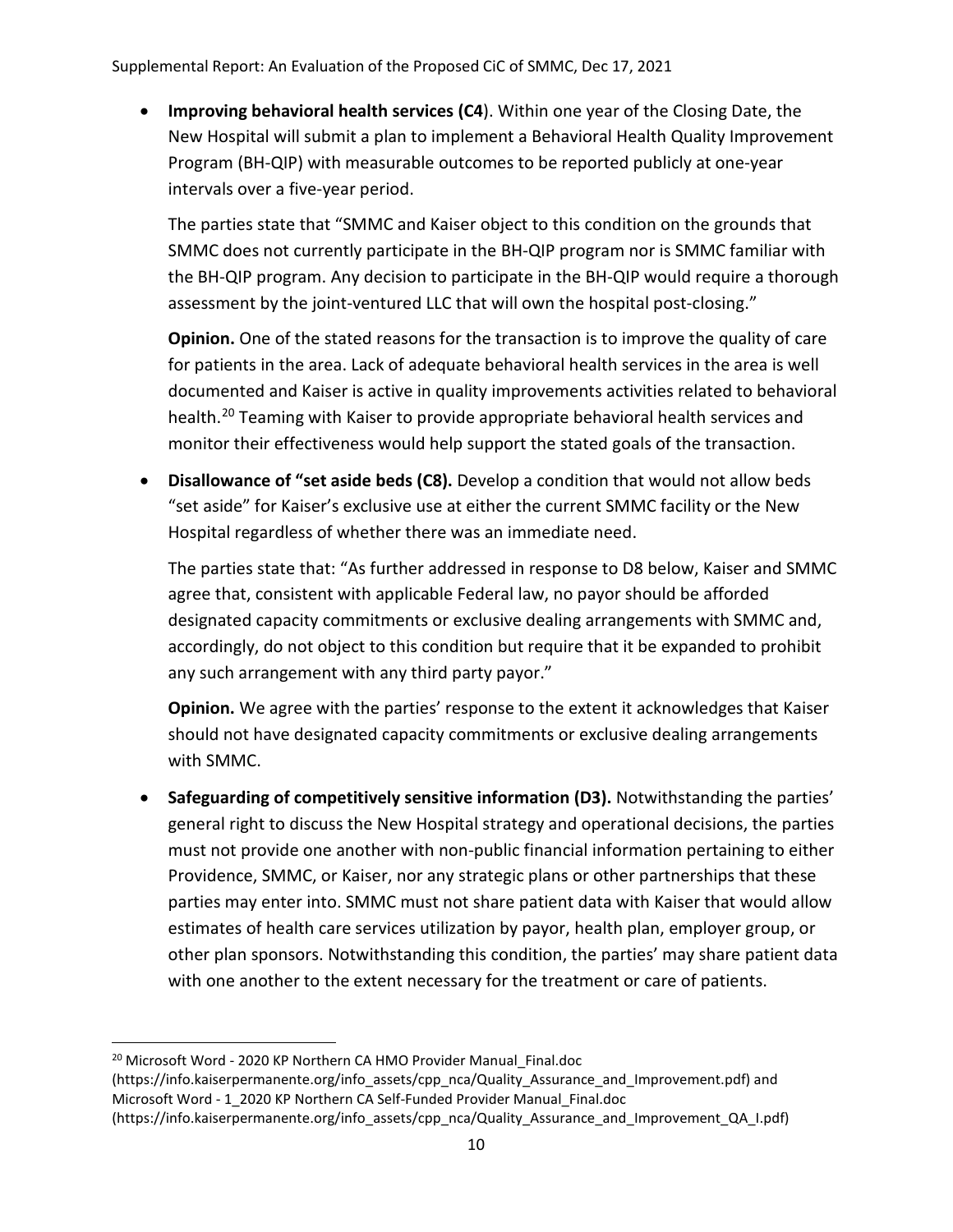<span id="page-12-0"></span> The parties state that "SMMC and Kaiser object to this condition in its entirety because it is overly broad. SMMC and Kaiser will not accept a condition that prohibits SMMC from sharing financial information, strategic plans, partnerships or patient data. As appropriately be shared with Kaiser's representatives on the new SMMC board of example, patient data will need to be shared for quality review and improvement. overly broad condition that prohibits the appropriate sharing of information for proper described above, much of this information may be non-competitive and can managers and with Kaiser as a member/owner of the hospital joint venture. For SMMC and Kaiser will comply with all applicable laws and adopted antitrust guidelines that govern the sharing of competitively sensitive information but will not accept an purposes."

 may share patient data with one another to the extent necessary for the treatment or **Opinion***.* The parties state that "patient data will need to be shared for quality review and improvement." However, the condition allows for that by stating: "…the parties' care of patients."

 • **Feasibility study for a freestanding ED, trauma center or for non-acute mental health services (and any other behavioral health services) that are lacking in the community (A3 A8, B4)**. The conditions state that SMMC should explore the use of the existing SMMC hospital site for alternate uses including a freestanding ED, trauma center or for non-acute mental health services (and any other behavioral health services).

 ability to impose future conditions." The parties state that "The feasibility analysis must remain confidential (non-public)", that "SMMC, in its sole discretion, will make the ultimate decision…" and that "SMMC and Kaiser would not accept any condition that gives the Attorney General the option or

 about the validity of the study or whether the best interests of the community are being addressed. At a minimum, the study should be made publicly available. **Opinion.** Without making the study public and without the authority to impose additional conditions based on the results of the study, there will be no transparency

 A discussion of profit-sharing, discounts, and price caps are addressed separately in the next section.

## **CiC: Profit-sharing, Discounts, and Price Caps 3.2 Comments on Proposed Options for the Terms of Approval for the SMMC**

 The conditions proposed modifying the CiC terms with respect to Kaiser's discount, profitsharing and exclusive caps on Kaiser rate increases. In particular the following were proposed: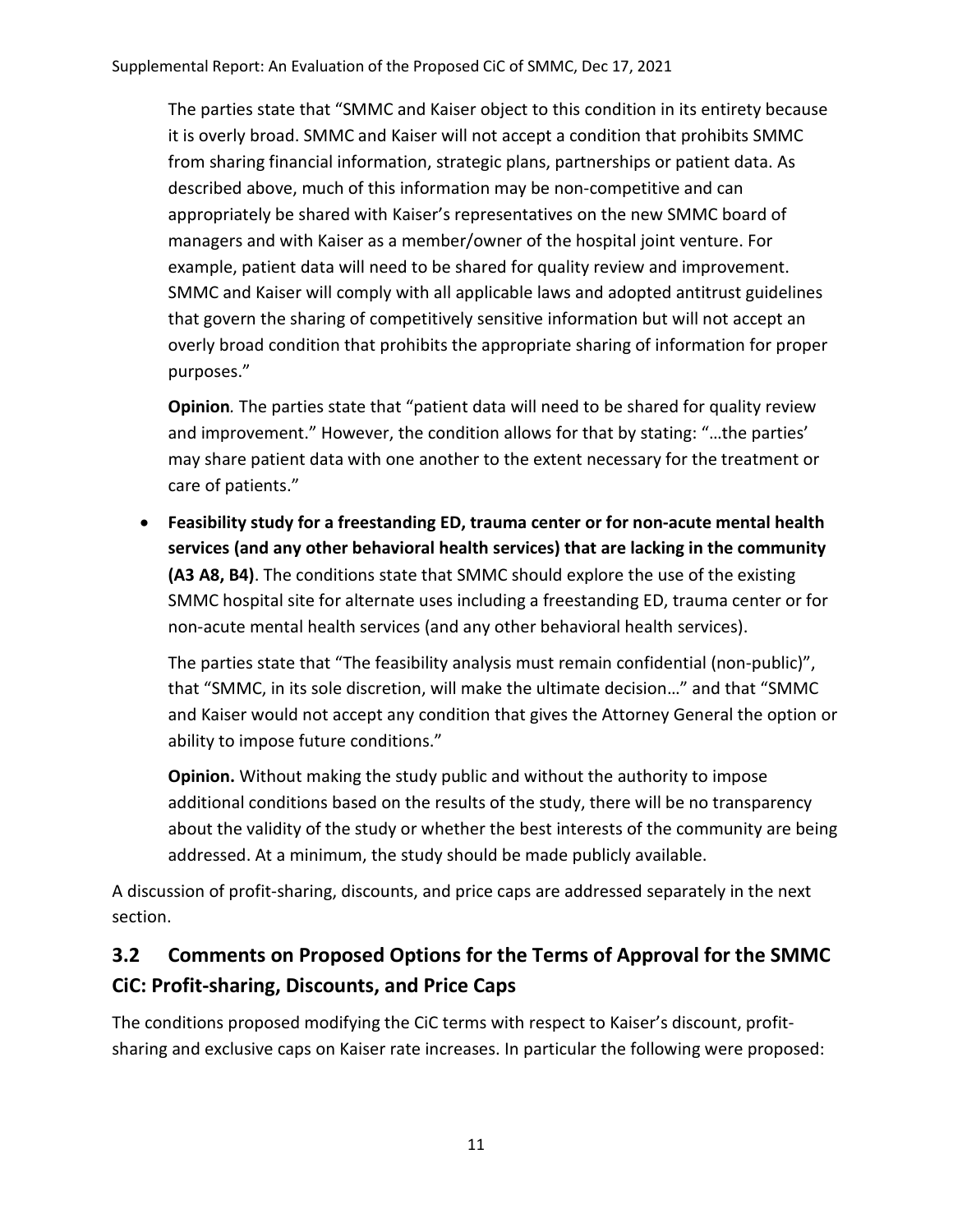Supplemental Report: An Evaluation of the Proposed CiC of SMMC, Dec 17, 2021

- Eliminate Kaiser profit-sharing since it is the key factor that insulates Kaiser from increases in commercial rates at SMMC, and aligns the interests of Providence and Kaiser, reducing potential competition.
- • Ensure Kaiser's commercial discount does not depend on the level on profit margin achieved at SMMC, i.e., the discount should not automatically increase when profits at increases when profits increase, which means that the rate they would be paying will decrease). SMMC increase above the target range. (In the original terms of CiC, Kaiser's discount
- Remove the Kaiser discount for administrative services only (ASO) contracts.
- If Kaiser's profit-sharing remains, then the Kaiser discount off of commercial payer rates would be reduced.

 this section is intended to assess the general impact, in terms of direction and magnitude of incentives, of three options for the level of profit-sharing, discounts and price caps as a condition for approval of the CiC. A high-level summary of the three options are in Exhibit 1 The parties objected to a condition that eliminates profit-sharing. However, profit-sharing, price caps and discounts are all linked to create incentives for both Kaiser and SMMC. Subsequently, below and include:

- abandoning the transaction; • Option 1: 0% profit-sharing, which the parties have indicated would necessitate
- Option 2: 30% profit-sharing with no discount; and
- Option 3: 20% profit-sharing with a  $\blacksquare$ % discount.

 apply until the New Hospital opens and for five years thereafter. We suggest it would also five years after the New Hospital opens. All options would include both out-of-network and in-network price caps. All options would include the option for the OCAG to require an extension for another five years after the initial

 raised significant concerns. For discussion we present Option 2 for comparison, but we believe Option 3 is likely to best address consumer welfare while addressing the parties' concerns related to no profit sharing and its impact on financial viability. Option 1 was recently proposed by the Office of the California Attorney General and the parties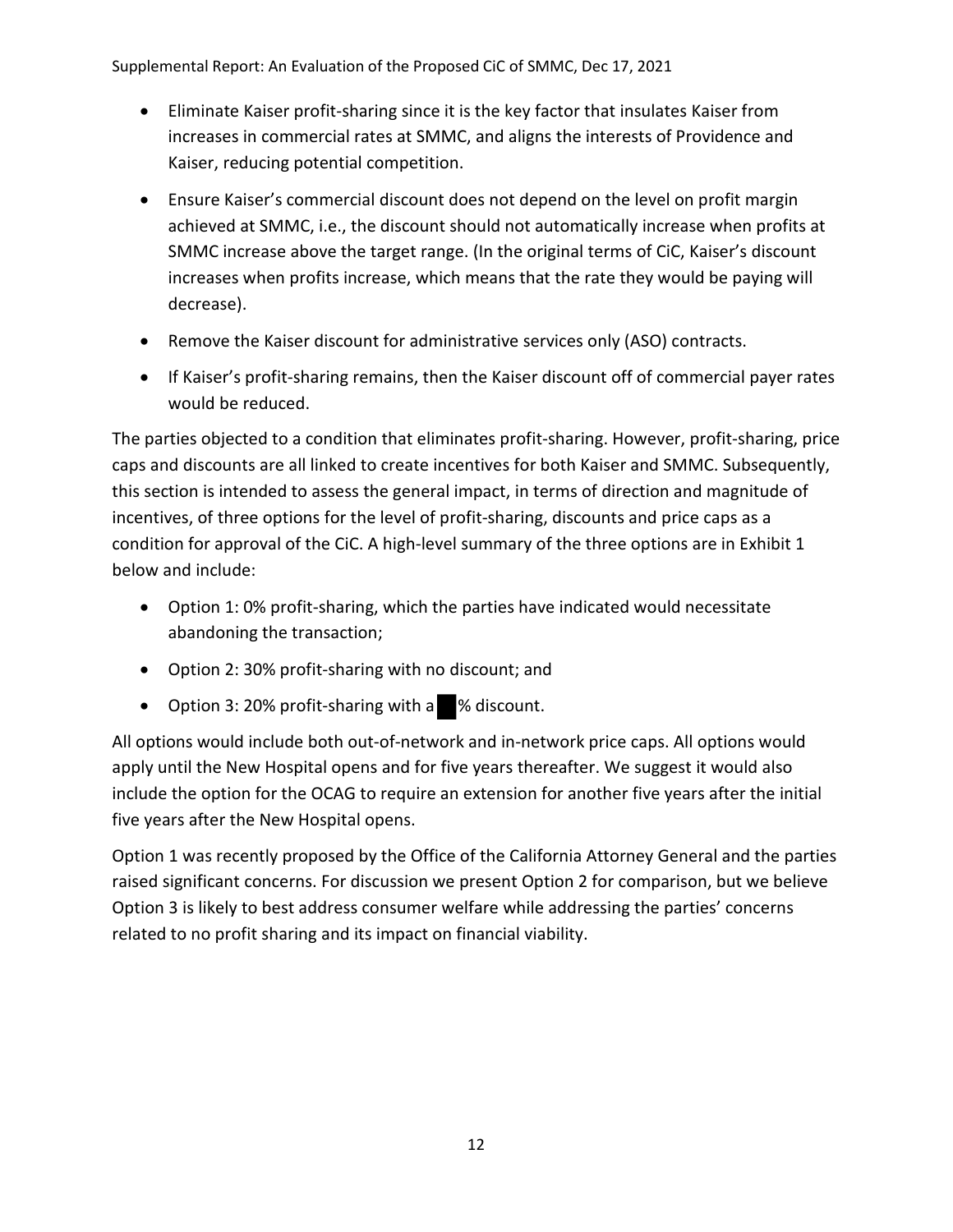|  |  | Exhibit 1. Summary of Options Under Consideration |
|--|--|---------------------------------------------------|
|  |  |                                                   |

|                 | <b>Profit Sharing</b> | <b>Discounts</b> | <b>Price Caps</b> |
|-----------------|-----------------------|------------------|-------------------|
| Option 1        | 0%                    |                  | % Yes             |
| Option 2        | 30%                   |                  | % Yes             |
| <b>Option 3</b> | 20%                   |                  | <b>%Yes</b>       |

Each option is considered relative to its anticipated impact on competition in the area recognizing that competition is not necessarily binary but exists on a continuum ranging from no competition, i.e., a monopoly, to having many competitors in a market. Our goal is to ensure that competition is preserved in the SMMC market as much as possible to benefit market area residents. We consider how much each of these options favor Kaiser relative to its competitors and changes the parties' incentives to increase prices at the hospital and foreclose on Kaiser's rivals with downstream adverse effects on the consumers.

We estimate Kaiser's effective discount on commercial rates under each of these options as summarized in Exhibit 2 below. The "effective discount" accounts for the estimated combined effect of the profit sharing and the discount on Kaiser's net cost of health care services at SMMC compared to what its competitors would pay per adjusted patient day.<sup>21</sup> The estimate of effective discount presented below assumes current level of average commercial prices and average operating costs.

| <b>Estimation procedure</b>                                                                  | 30% profit<br>%<br>share,<br>discount<br>(Original<br>terms) | 0% profit<br>share,<br>%<br>discount<br>(Option 1) | 30% profit<br>share,0%<br>discount<br>(Option 2) | 20% profit<br>share,<br>%<br>discount<br>(Option 3) |
|----------------------------------------------------------------------------------------------|--------------------------------------------------------------|----------------------------------------------------|--------------------------------------------------|-----------------------------------------------------|
| Average commercial price (\$)                                                                | 6,000                                                        | 6,000                                              | 6,000                                            | 6,000                                               |
| Kaiser's rate = price minus discount $(\xi)$                                                 |                                                              |                                                    | 6,000                                            |                                                     |
| Profit earned on Kaiser's patient-day =<br>Kaiser's rate minus \$2,650 in operating<br>costs |                                                              |                                                    | 3,350                                            |                                                     |
| Kaiser's share of profit                                                                     |                                                              |                                                    | 1,005                                            |                                                     |
| Kaiser's net cost of adj. pat. day                                                           |                                                              |                                                    | 4,995                                            |                                                     |
| Kaiser's effective discount                                                                  |                                                              | %                                                  | 17%                                              | %                                                   |

|  |  |  | Exhibit 2. Estimates of the Effective Discount on Kaiser's Commercial Rates |  |
|--|--|--|-----------------------------------------------------------------------------|--|

<sup>&</sup>lt;sup>21</sup> Note that Exhibit 2 focuses on Kaiser's competitive advantage without addressing the impact on SMMC or the New Hospital.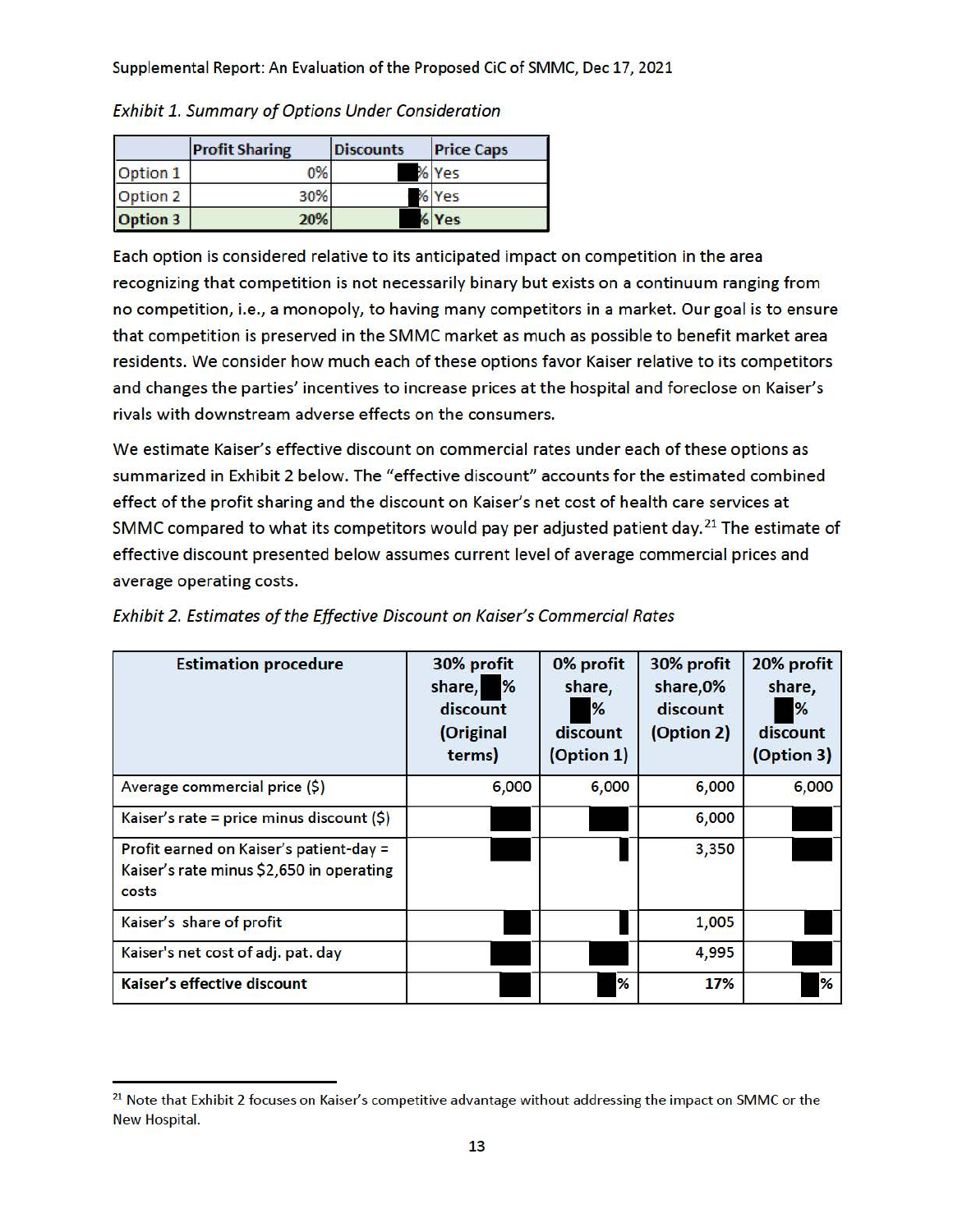Below we evaluate each option and then consider the details and impacts of price caps discounts would have a duration of six years after the New Hospital opens, with an option to extend for five years, but with an absolute maximum of 15 years. So, for example, if the New Hospital opened in six years after the transaction closes, after six years of the New Hospital separately. For each option considered, we assume conditions related to profit sharing and being in operation, the AG could extend the conditions for only three additional years for a total of the maximum number of years, 15.

 sharing is a critical part of the parties' initial agreement that buffers the return on investment estimate that even in the absence of profit-sharing Kaiser's financial benefits from this having SMMC in their network, Kaiser will increase their market share and generate net profits from premiums in 2030 alone that are grossly estimated at \$25M. In addition, Kaiser receives to New Hospital opening. Importantly though, without profit-sharing, Kaiser is more exposed to price increases at SMMC and may react to a price increase by reducing its patient volume at **Option 1: Profit-sharing=0%; Discount=** %; Price Caps. From the parties' perspective profitan estimated \$ million in savings from the reduction in rates at SMMC in the five years prior for Kaiser given their \$280M-\$300M capital investment in the New Hospital.<sup>22</sup>However, we transaction will likely exceed its scheduled capital contribution (see Appendix F6). Simply by SMMC (See Appendix F4).

Under this option, Kaiser gets a straightforward % discount off the average rate that its competitors pay which, while steep, is lower than the effective discount of at least  $\triangledown$  % that Kaiser would enjoy due to 30% profit-sharing under the original terms of the transaction. % that

 insurers to increase their market share. In the long run they may be able to push out other insurer with the New Hospital and raise premiums for area residents.<sup>23</sup> The presence of a  $\blacksquare$  % discount, in the absence for profit sharing, however, helps to reduce financial incentive for SMMC to foreclose on Kaiser competitors, (e.g., by significantly raising prices for other insurers), since the expected reimbursement to SMMC from Kaiser rivals will be greater than In the short run, the steep % discount enables Kaiser to lower premiums below other insurers, create a far less competitive environment, position themselves as the monopoly the discounted Kaiser's rates (see Appendix F4).

 Given, however, that the parties have asserted that the recommended removal of all profit sharing would likely be a deal breaker, we consider other options.

<sup>&</sup>lt;sup>22</sup> Kaiser Permanente will contribute between approximately \$280M - \$300M in cash in exchange for a minority interest (30%). The remaining balance for construction costs will be debt-financed by the joint venture. (p 363 of the 351881987 document).<br><sup>23</sup> The evidence from several methods and data sets suggests that insurer monopoly is the most important

predictor of premium levels and growth rates. Health Affairs, August 2018 [\(https://www.healthaffairs.org/doi/full/10.1377/hlthaff.2018.0054](https://www.healthaffairs.org/doi/full/10.1377/hlthaff.2018.0054))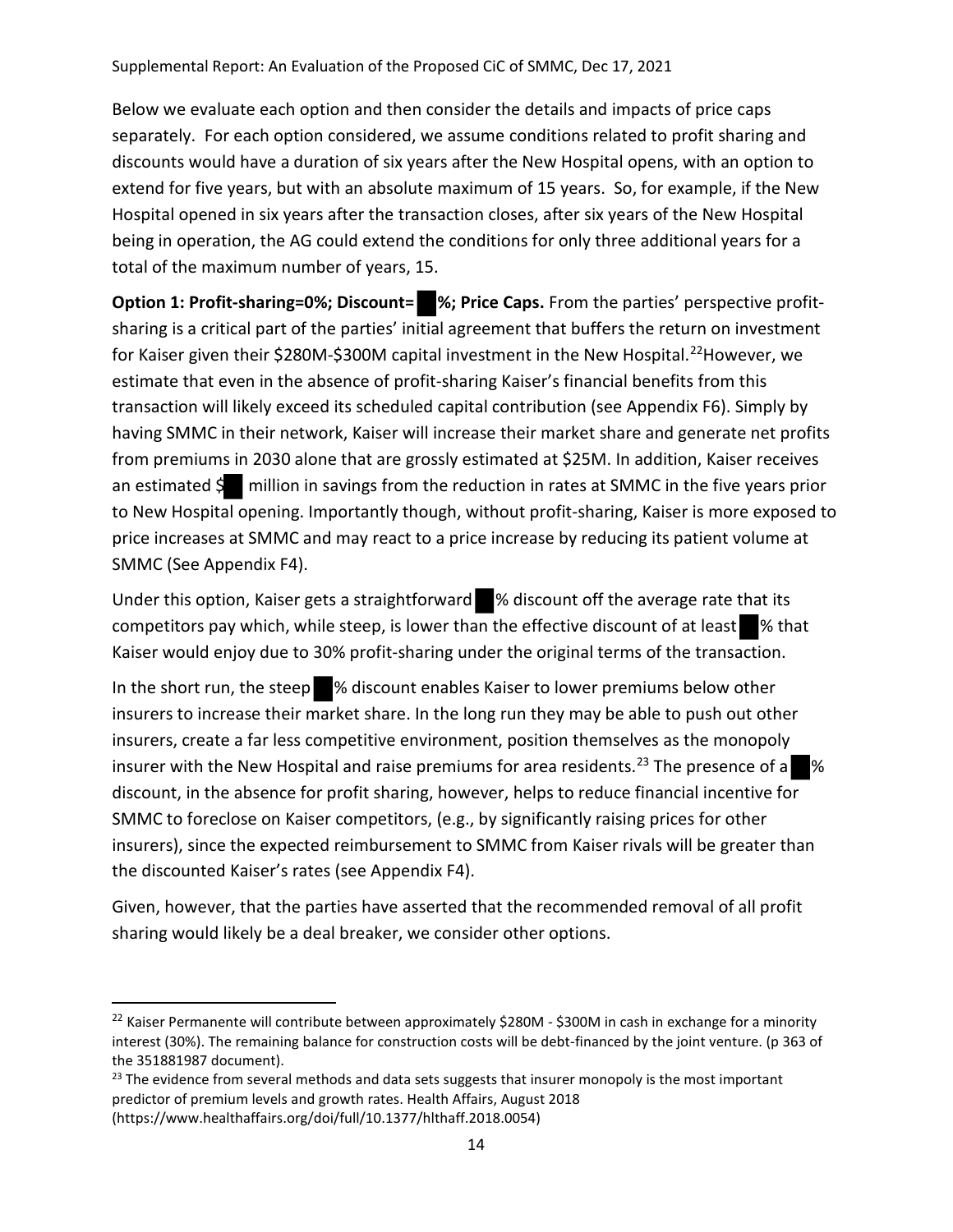absolute gap between Kaiser and non-Kaiser payers in the net cost of treating patients at SMMC, with Kaiser having an estimated 17% effective discount (derived from the profit- sharing) off of the average commercial price. Under this option Kaiser also has the greatest incentive to minimize its commercial patient volume at SMMC. Lower commercial utilization at would be the case under options 1 and  $3.^{24}$  More importantly, the absence of a discount for Kaiser results in SMMC's preference for higher Kaiser enrollment share, creating incentives to help Kaiser expand its insurance market [share.](https://share.25) 25 **Option 2: Profit-sharing=30%; Discount= 0%; Price Caps.** Option 2 achieves the smallest SMMC along with higher profit sharing would insulate Kaiser from price increases more than it

 Appendix F6). Including profit-sharing partially "insulates" Kaiser from price increases at SMMC, the absence of an additional % helps somewhat (see Appendix F5, Exhibit 5.1). If insurers are more likely to exit the market, they would not be able to work innovatively with other area hospitals to develop new competitive products in the health care market and it is quite possible that at least one local hospital option might also leave the market making it less competitive on Profit-sharing increases Kaiser's financial rewards from this CiC, which are, arguably, already high even in the absence of profit-sharing (profit from increased enrollment and savings on treating current patient volume at SMMC could pay-off this investment by itself by 2035). (See aligning Kaiser and SMMC interests to price-out Kaiser competitors with rate hikes, although both the insurer and hospital side.

 fall from their current level if prices stay constant. This might put pressure on SMMC to increase prices in order to justify its investment of almost \$700 million. However, the profit-sharing terms might align SMMC and Kaiser's incentives to minimize costs and improve clinical care Sharing profit with Kaiser means that SMMC's own profits will not increase much and can even efficiencies.

 increased Kaiser enrollment in the market and would create financial incentives to foreclose on Kaiser's rivals, resulting in adverse effects on [competition.](https://competition.26)<sup>26</sup> The potential incentives of SMMC The absence of a discount for Kaiser means that SMMC would derive financial benefits from to push Kaiser rivals from the market by increasing prices could be mitigated by price caps, helping to keep other insurers and subsequently, other hospitals in the market.

However, price caps alone are not enough to ensure a competitive environments. While we can impose a price cap for a given period, over the long term we need ensure that there are market

<sup>&</sup>lt;sup>24</sup> See Appendix F5 and Exhibit F5.1 for the detailed discussion of how profit sharing protects Kaiser from the effects of price increase.

<sup>&</sup>lt;sup>25</sup> See Appendix F4 for the discussion on how SMMC's profits change when Kaiser's market share increases.<br><sup>26</sup> We estimate that SMMC profit would increase by about \$5 million under the low-medium Kaiser utilization

scenario if Kaiser's share in admissions from the SMMC market area increases from the current 34% to 50%. See Appendix F4 for more discussion on the methodology.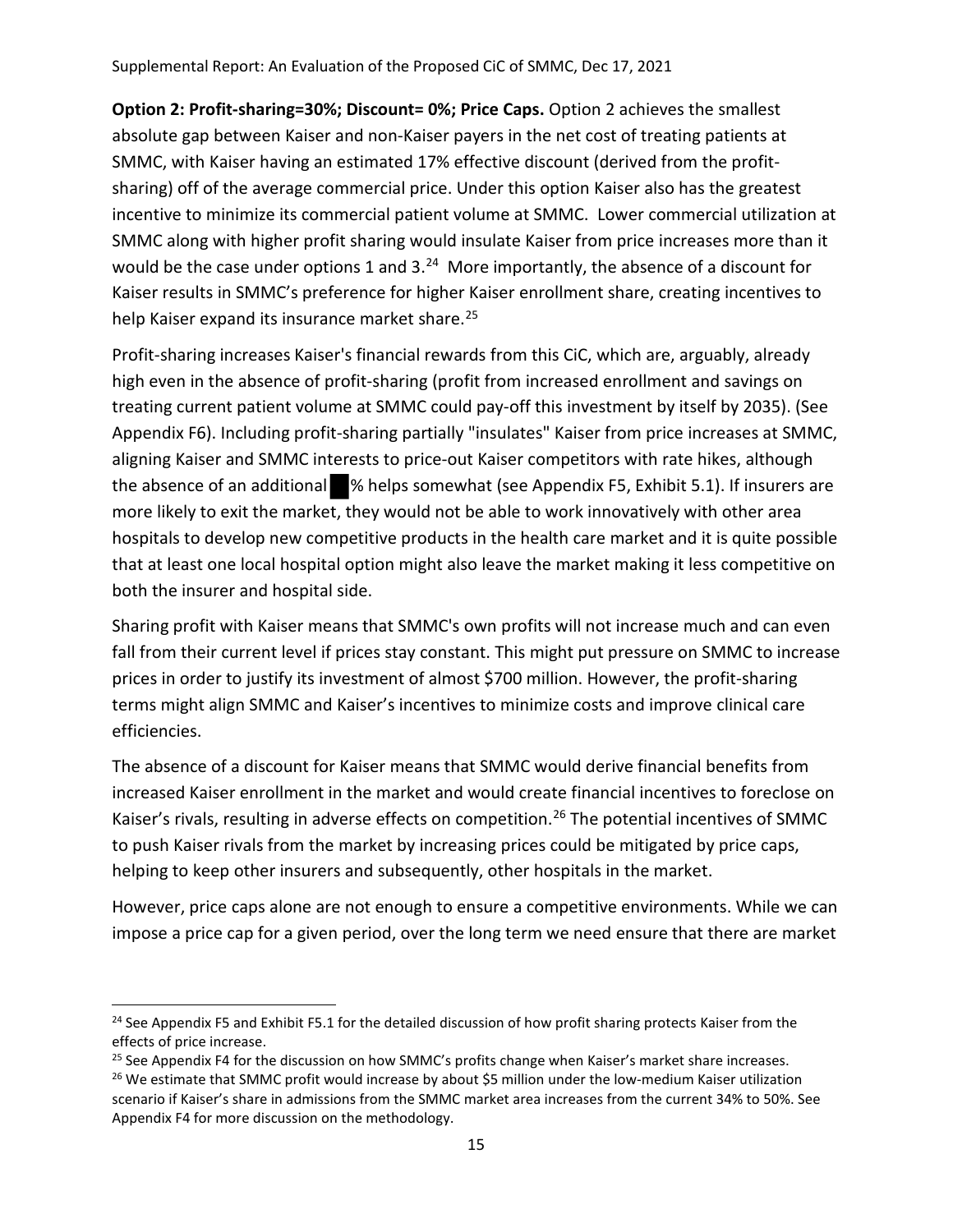incentives to promote a procompetitive health care marketplace. Therefore, price caps need to be combined with other conditions that mitigate anti-competitive concerns.

Option 3: Profit-sharing=20%; Discount=<br>Options 1 and 2. A  $\blacksquare$ % discount off the average commercial price (weighted toward largest reducing the likelihood that other insurers are priced out of the market leaving just Kaiser and **Option 3: Profit-sharing=20%; Discount= %; Price Caps.** Option 3 is the balance between payers that have lower rate) guarantees that Kaiser will most likely have the lowest rates among payers at SMMC. In combination with profit-sharing that gives Kaiser an effective discount of %. The effective discount that results from profit-sharing is less certain than the simple  $\blacksquare$ % discount of the average commercial rates, as the profit margins depend on costs and prices that could change in response to market conditions, input costs and operational changes in the New Hospital. The price caps help support a competitive environment by SMMC to dominate the insurance and hospital services market.

 to increase its market share and therefore helps promote a more procompetitive environment. Additionally, these incentives are also tempered by strategic considerations that include SMMC's bargaining leverage as the number of payers remaining in the market [decline.](https://decline.27)<sup>27</sup> This option, compared to Option 2, reduces the incentives for SMMC to support Kaiser's efforts concerns that Kaiser may take patients from Providence's own medical groups and reduce

 more versus fewer patients at SMMC), as well as accommodate the new plans and insurance at SMMC for emergency services in case they remove SMMC from their network in response to SMMC's ability to increase prices could be addressed with price caps that should be in effect at least 5 years after the New Hospital opens. Price caps need to be flexible enough to reflect changing costs in the hospital and in the market and changing market dynamics (payers having product options that are likely to emerge in a 10-year span. In addition, out-of-network price caps could limit SMMC market power by ensuring that plans would still have competitive rates price increase.

 more likely to reduce the risk of foreclosure on SMMC hospital rivals. If insurers are more likely to stay in the market they may be able to work innovatively with other area hospitals to develop new competitive products in the health care market. Options, like this one, that create some incentive to keep insurance rivals in the market are also

 **Price Caps.** This section provides a brief discussion of what price caps are, why they are important, and how they are calculated. This is followed by our recommendations. Capping prices for the longer term is challenging because market conditions change over time, as do the details of the contracts and patient volumes that different payers have at the hospital. However, we need to make sure that the rates will not start going up rapidly after the New

<sup>&</sup>lt;sup>27</sup> We estimate that SMMC profit would increase by about \$1.9 million under the low-medium Kaiser utilization scenario if Kaiser's market share for admissions increases from the current 34% to 50%, which is lower than in option 2, but higher than in option 1.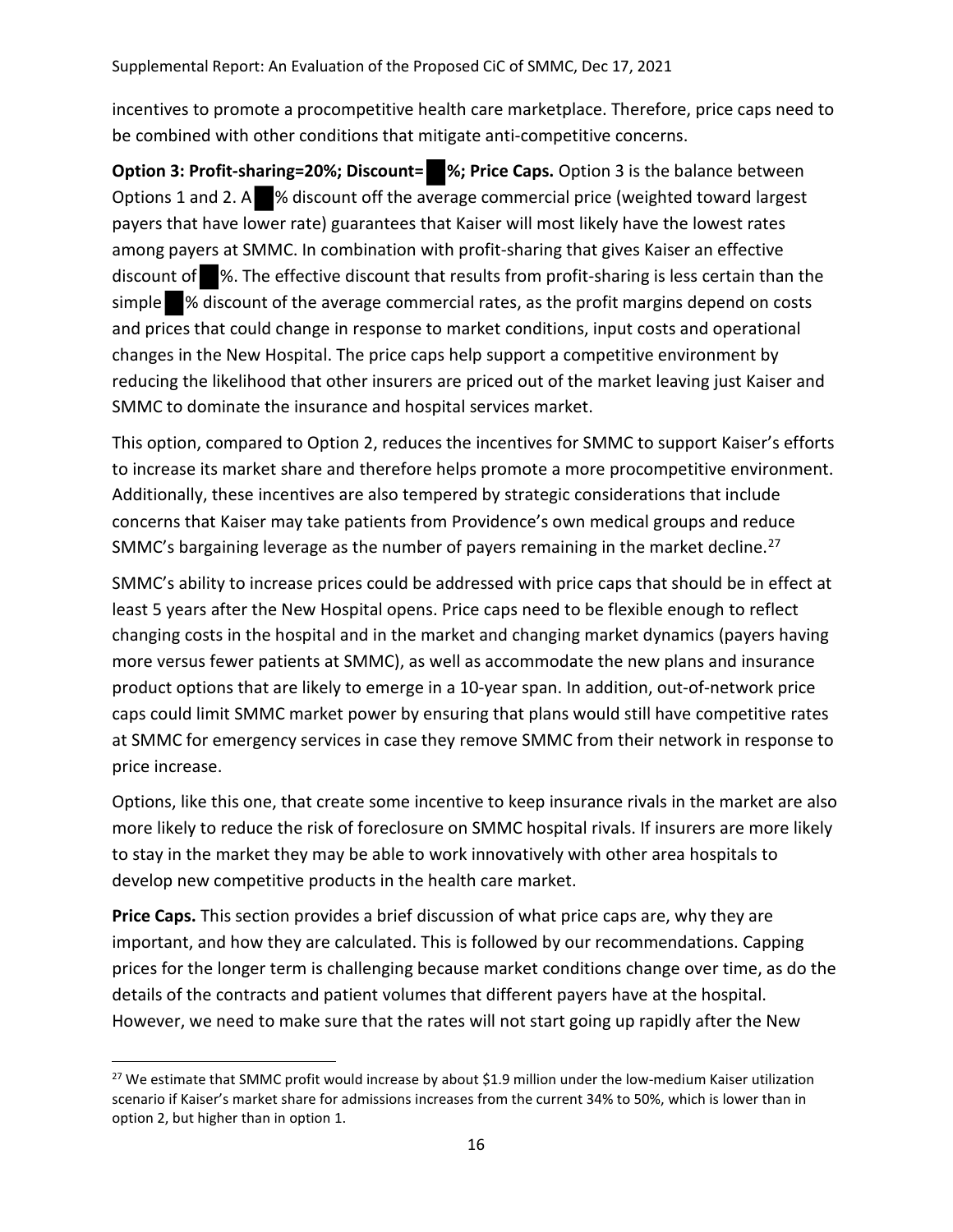Hospital opens at the end of 2026. Therefore, for in-network commercial and government Date of the Affiliation Agreement while the existing Hospital continues to operate or five years from the commencement of operations at the New Hospital, with an option to extend for five contracts, the OCAG could consider a cap which is the greater of ten years from the Closing years.

 *Suggested Approach.* We suggest two alternative approaches to capping SMMC prices for the contracted plans: an absolute price cap as a percent of Medicare FFS rates or, for the discount off of capped prices to payers based on the conditions of their contracts, as long as the commercial payers and plans that currently contract with SMMC, a limit on commercial price increases tied to increases in the medical cost index. As a result, current prices would automatically grow along with the increase in overall medical cost inflation. SMMC can offer a total price paid for the services does not exceed what Medicare FFS would have paid by a specified percentage (or, alternatively, does not grow above the medical inflation index).

 prices to Medicare FFS, Medicare managed care prices to Medicare FFS, and Medi-Cal managed finding the reported prices to be consistent. We also used OSHPD discharge data to compare than the corresponding FFS charges, suggesting that the price caps we are proposing are relatively [generous.](https://generous.28)<sup>28</sup> The table below (Exhibit 3) shows net SMMC revenues per adjusted *Inputs for the price caps calculation*. To estimate current price ratios at SMMC for commercial care prices to Medi-Cal FFS we used net revenues per adjusted patient submitted by SMMC. We cross-checked the net revenues per adjusted day by payer category using OSHPD financial data, charges per day by payer category and found that HMO charges per day are somewhat higher patient day for each payer type as reported by SMMC.

|                  | CY2017  | CY2018  | CY2019  | <b>CY2020</b> |
|------------------|---------|---------|---------|---------------|
| Commercial (a)   | \$5,571 | \$5,432 | \$5,306 | \$5,933       |
| Medicaid FFS (d) | \$1,071 | \$1,114 | \$1,101 | \$1,129       |
| Medicaid HMO e   | \$1,142 | \$1,154 | \$1,162 | \$1,217       |
| Medicare FFS (b) | \$2,135 | \$2,143 | \$2,150 | \$2,389       |
| Medicare HMO c   | \$2,722 | \$2,644 | \$2,671 | \$2,655       |

|  | Exhibit 3. Net Revenue per Adjusted Patient Day, CY17-CY20 |  |
|--|------------------------------------------------------------|--|
|  |                                                            |  |

 *Why cap as the ratio to Medicare FFS or Medi-Cal FFS?* First, Medicare managed care prices are by nature tied to Medicare FFS rates, because if a Medicare plan goes out-of-network it pays current regulations). As a result, contracted Medicare managed care rates are only slightly the current FFS rate for the emergency services provided to its patients (in accordance to

<sup>&</sup>lt;sup>28</sup> Higher charges within a shorter length of stay mean that HMO patients receive more services per day than FFS patients, so the true ratio of HMO to FFS prices is lower than the estimate based on net revenues per adjusted day. As such, the price cap derived from the ratio of net revenue per day is somewhat above the current ratio of average HMO prices to Medicare FFS.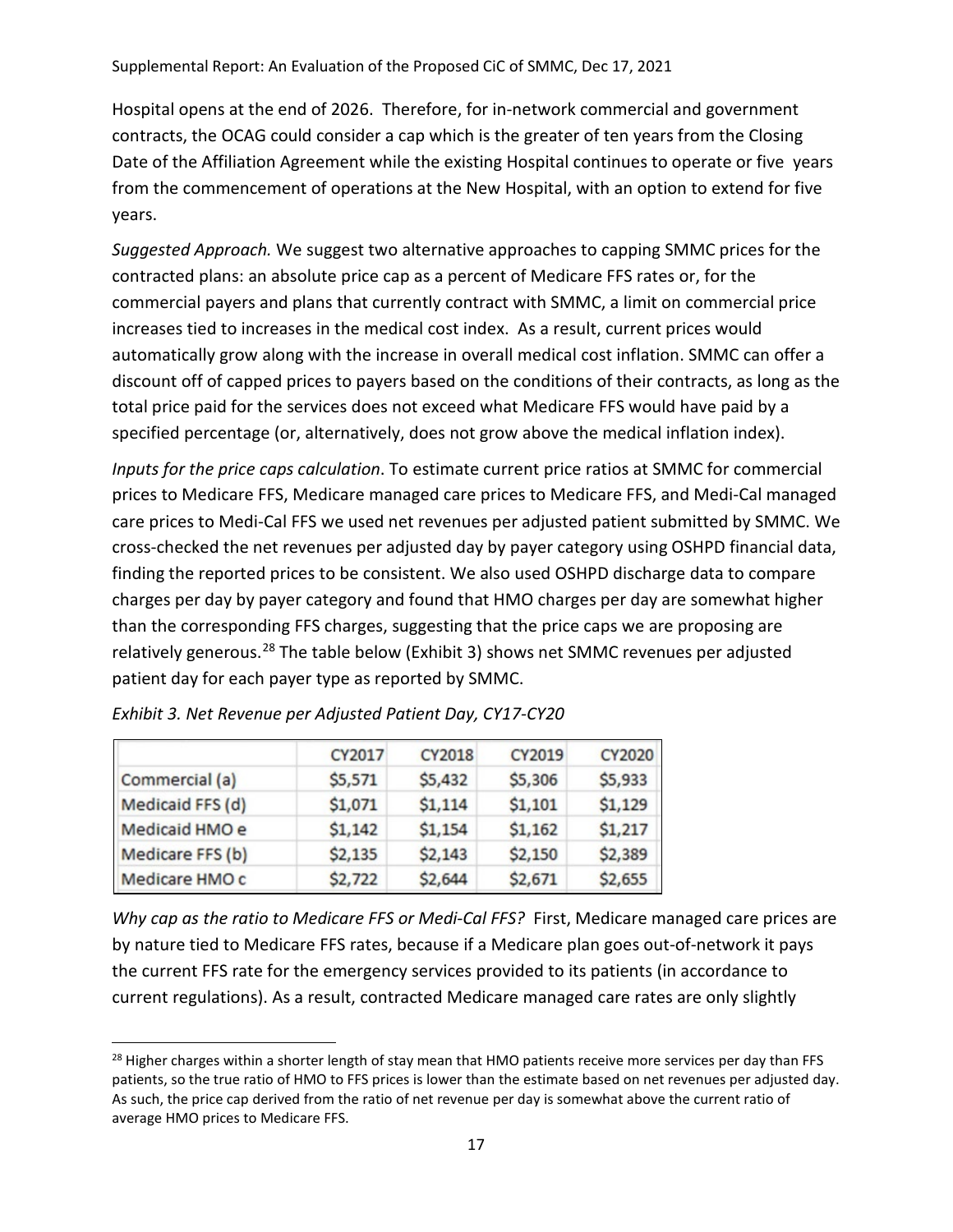(it was slightly higher in 2017-2019, because SMMC became a disproportionate share (DSH) hospital eligible for a DSH rate adjustment only after 2019). Similar considerations apply to higher than the standard FFS rates that would apply to a given hospital. At SMMC, the average ratio of Medicare managed care rates to Medicare FFS was 120% during the period 2018-2020 capping Medi-Cal managed care rates.

Second, per the current Health Care Services Agreement (HCSA), Kaiser rates at SMMC If we cap the Medicare managed care rates at 125% of FFS ement (HCSA), Kaiser rates at SMMC<br>Iedicare managed care rates at 125% of FF<br>off the highest possible Medicare manage care rate. The price cap of 125% of Medicare FFS rates or below would guarantee that the gap between Kaiser and other Medicare managed care plans would not exceed %. Similar that would imply Kaiser has about a **1999 %** discount off the highest possible Medicare managed considerations apply to capping Medi-Cal managed care rates.

 However, it is important to define upfront whether the Medicare FFS rate used in the could vary over time as the hospital's DSH status and percent change, resulting in fluctuation in important to define upfront whether the FFS rate used in the calculation of the caps should calculation of the caps should include DSH (disproportionate share hospital) adjustment, which Medicare FFS rates at the hospital. It might be better to specify a slightly higher cap that is based on the Medicare rate without DSH adjustment to have a more stable cap that is independent of DSH regulatory and hospital-specific changes. Similarly, for Medi-Cal, it is include Hospital Quality Assurance Fund (HQAF) revenues.

 *Medicare managed care price caps.* We suggest limiting any Medicare managed care payer's rates to no more than 125% of current Medicare FFS schedule, which is slightly above the current ratio of average Medicare HMO net revenue per adjusted day to Medicare FFS net revenue per adjusted day.<sup>29</sup> Given shorter length of stay for HMO patients, the average at SMMC, which means that the ratio of actual Medicare HMO to FFS prices should be lower Medicare HMO patient day at SMMC is more service-intensive than an average FFS patient day than 125% estimated based on net revenue per adjusted day.<sup>30</sup> Therefore, we suggest setting a Medicare HMO price cap below 125% (possibly, as low as 110% of Medicare FFS).

 average Medi-Cal managed care net revenue per adjusted day to Medicare FFS net revenue per *Medi-Cal managed care price caps.* We suggest limiting any Medi-Cal managed care payer's rates to 110% of current Medi-Cal FFS schedule, which is somewhat above the current ratio of adjusted day (in 2019 this ratio was 106%). The Medi-Cal price cap addresses not only

 $29$  Ideally, given enough time we would further adjust the current ratio for the intensity of services delivered per adjusted day using charges per adjusted day (which we did in the past, and found that managed care has slightly less expensive services delivered per adjusted day as reflected by charges per adjusted day).

<sup>&</sup>lt;sup>30</sup> We estimated that the charges per patient day for HMO patients at SMMC are about 30% higher than the corresponding charges per patient-day for Medicare FFS patients, due to the shorter length of stay for HMO patients and comparable total charges per discharge (based on the data in OSHPD PDD 2019).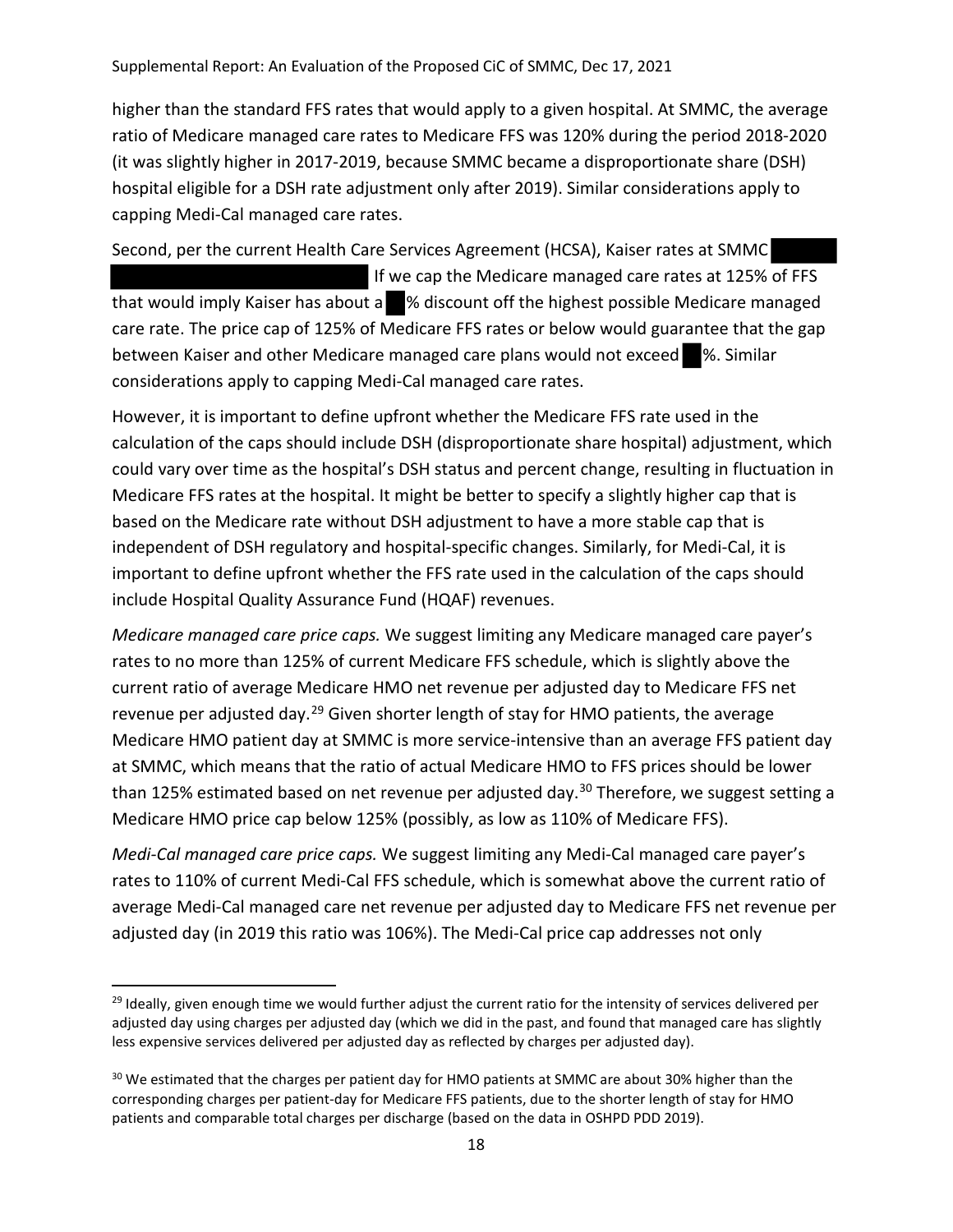might be tempted to reduce Medi-Cal patient volume to free up space for Kaiser or other competition, but also access concerns that result from CiC: If capacity becomes an issue, SMMC commercial patients, since Medi-Cal has the lowest payment rates. SMMC could do that by increasing prices for Medi-Cal payers in attempt to make them abandon the contract, so that their scheduled and maternity patient volume would be diverted to other hospitals. Having price caps would reduce the likelihood of this scenario.

 commercial prices can be also pegged to Medicare FFS rates since Medicare FFS rates are shows that those are slightly higher but very close, which means that the ratio of commercial net revenues per adjusted day to Medicare FFS are a good proxy to the ratio of their prices. Pegging commercial price caps to Medicare FFS rates would be consistent with the caps we suggest for Medicare and Med-Cal managed care plans and allow for the most straightforward calculation by the plans as they negotiate their contracts. *Commercial plan price caps.* For commercial payers and plans that currently have a contract with SMMC, price increases in the short and medium term could be limited to medical cost inflation in this geographic region. Alternatively, or for the new payers and insurance products, generally intended to reflect the expected costs of hospital services. One option is to cap commercial prices as a percent of Medicare FFS rates using current ratio of commercial prices to Medicare FFS rate, which was on average 250% of Medicare rates during 2018-2020 time period. Comparison of charges per day at SMMC for commercial and Medicare FFS patients

 structure of the commercial in-network price cap would apply the greater of ten years from the We suggest that f*or the commercial payers and plans that currently have a contract with SMMC, increases in rates could be limited to increases in medical price inflation in the area*. The Closing Date of the Affiliation Agreement while the existing Hospital continues to operate or five years from the commencement of operations at the New Hospital, with an option to extend for five years*.* 

 above the average in-network commercial price to incentivize plans to contract with SMMC, out-of-network commercial cap at 275% Medicare FFS rates, which is 250% plus 25% where 10% of 250% equals 25% plus 250% (or 275%). The out of network commercial price caps help limit the market power exercised by SMMC by pressuring downward the amount SMMC can negotiate for in-network payment rates with private insurers, while also limiting so-called *Out-of-network commercial price cap.* We suggest setting an out-of-network price cap at 10% while at the same time protecting their ability to go out-of-network in response to unfavorable contract conditions at SMMC. Based on the evidence presented by the parties, currently commercial payers on average pay approximately 250% of Medicare FFS, which would result in surprise medical bills from balance-billing for out-of-network costs.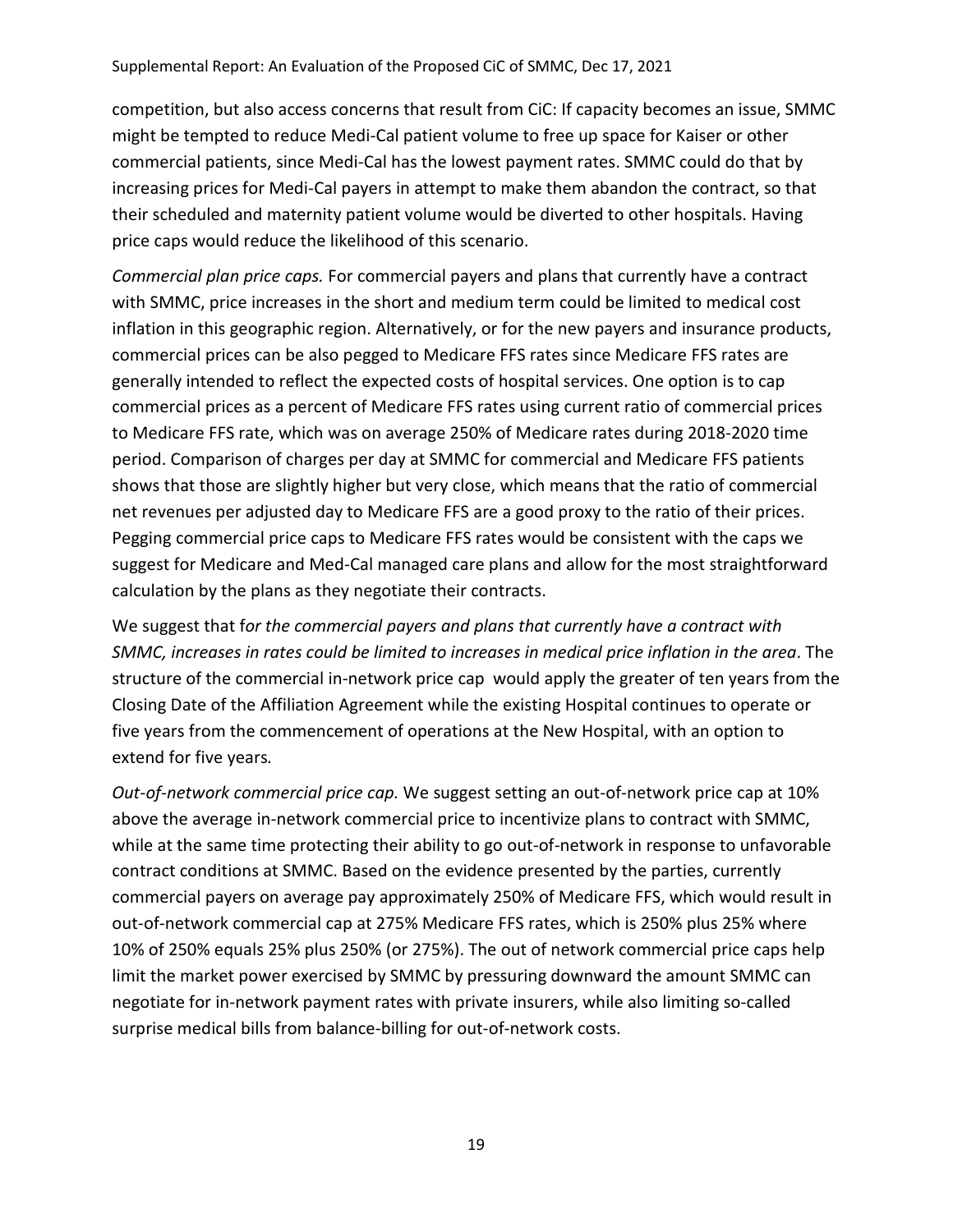#### <span id="page-21-0"></span>4 **Review of New Information: Kaiser Affiliation with St. Joseph's Medical Center**

 Stockton, CA (a member of the Dignity Health hospital system) that went into effect in 2016 as "Port City Operating Company, LLC" carries striking similarities to the proposed transaction with SMMC.<sup>31</sup> First, Kaiser provided capital to expand St. Joseph's facilities in exchange for a 20% share in the New Company, getting a corresponding % share in profits from the hospital. Second, per the terms of this deal, Kaiser also received **on the rates payable for**  that the potential impact of the CiC transaction with SMMC is likely to be similar and result in a **Summary of Findings.** The Kaiser affiliation agreement with St. Joseph's Medical Center in its patients at the hospital. We review the probable consequences of this transaction and argue rapid expansion of Kaiser enrollment in the Stockton market area (although we cannot prove the causal effect with certainty).

 admissions coming from the zip-codes in 15-mile radius around the Kaiser hospital was 35%, but just 4 years later in 2019 it increased to 49%. The 2015 share in St. Joseph's market is Our previous projection that Kaiser's commercial admission share in SMMC's market area will in Kaiser's share of commercial admissions in Stockton area in the four years post transaction. In 2015, the share of Kaiser commercial patients among all commercial managed care almost exactly equal to current Kaiser admission-based market share in SMMC's market area. reach about 50% after 2030 (given that the New Hospital opens in 2026) matches the expansion

 St Joseph's Medical Center, like SMMC, had a low share of commercial patients. The transaction increased commercial patient volume at St. Joseph's hospital due to the inflow of Kaiser option in the St. Joseph's area, is at least a 30 minute drive from St. Joseph's as is Kaiser commercial patients, which improved its financial performance and market share based on two alternative definitions of the market. Additionally, Kaiser Manteca, Kaiser's own hospital Ontario/Fontana in the SMMC area. (Kaiser Ontario/Fontana is somewhat farther from SMMC.)

#### **1. KAISER DISCOUNT FOR**

• Per terms of the "Port City" affiliation agreement, Kaiser received a rate at the St. Joseph's hospital for its fully-insured commercial patients, with an inpatient base case rate of St. Joseph's hospital<br>St. Joseph's hospital<br>ase case rate of<br>These rates are like being **inclusive the corresponding Medicare FFS** case rate.<sup>32</sup> These rates are likely to be much than the rates that would have

<sup>&</sup>lt;sup>31</sup> Details on Kaiser affiliation agreement with St. Joseph's Medical Center (Dignity) came from Kaiser's party response titled "KP\_Response\_-\_Item\_5\_CONSOLIDATED" received on November 4<sup>th</sup>.<br><sup>32</sup> Kaiser's commercial rates at St. Joseph's for 2016-2017 are described in Exhibit 3-A-1 of the affiliation

agreement. Medicare base rate of \$8,409 is calculated for the St. Joseph's Medical Center using data from Medicare IPPS final rule for 2016 (without accounting for Medicare DSH payments).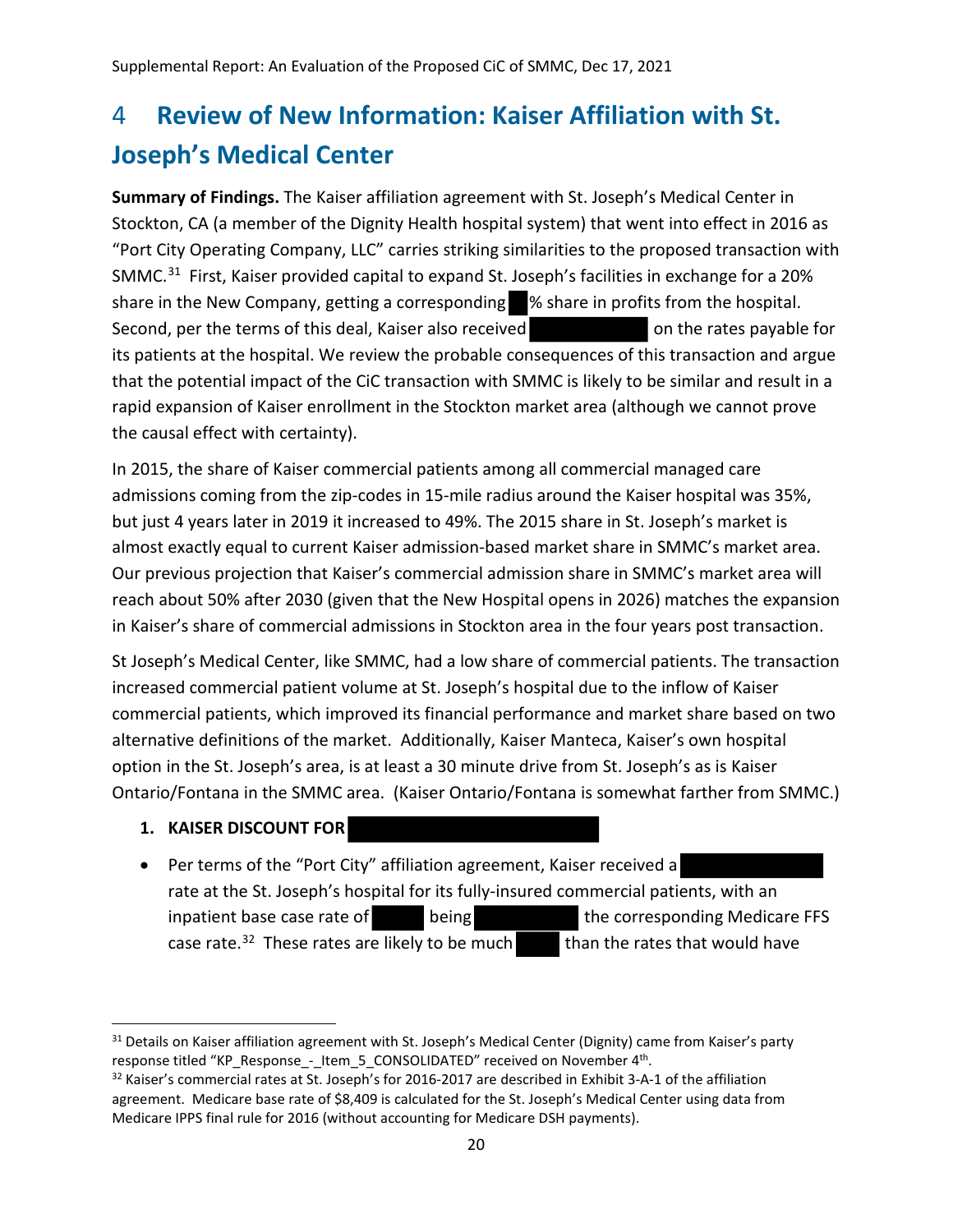resulted from % discount off the non-Kaiser commercial rate, since commercial payers pay much higher prices than Medicare FFS.

- plans were about % higher than that: ents from Kaiser<br>Joseph's agreement, Kaiser has a general case rate of multiplied by the Case Mix Index for the patient's MS-DRG, while for "Other Payers" it is  $\blacksquare$ . This contrasts with the original SMMC's transaction terms, where Kaiser pinca<br>: 3-A-<br>:rs" it<br>:r "Other Payers" it is **the set of the Solution** . This c<br>where Kaiser **the plans received** • The rates applicable to patients from Kaiser from Exhibit 3-A-1 of the St. Joseph's agreement, Kaiser has a general acute admissions Kaiser fully-insured commercial patients.
- commercial payers on average pay 115% above Medicare FFS rates). The Lagrangian States are only<br>
The Polisher than Medicare FFS, so they must be still<br>
The PFS rates are paying in this hospital (for example, at SM<br>
The PFS rates). • These rates are only % higher than Medicare FFS, so they must be still than what non-Kaiser commercial payers are paying in this hospital (for example, at SMMC

#### **2. PAYER MIX**

- • St Joseph's like SMMC had a low commercial payer portion of revenues prior to the transaction, 15%. This increased to 22% in 2019 after the transaction with Kaiser (Exhibit 4).
- At the same time Medi-Cal discharges fell 6% from 40% to 34%.

*Exhibit 4. Discharges by Payer for St. Joseph, Stockton, 2015 (pre-transaction) & 2019 (posttransaction* 

| Year            |            | 2019   | 2015   |
|-----------------|------------|--------|--------|
| Total           | Admissions | 20,811 | 16,427 |
| Medicare        | Admissions | 8,756  | 7,238  |
|                 | %          | 42%    | 44%    |
| Medi-Cal        | Admissions | 7,087  | 6,602  |
|                 | %          | 34%    | 40%    |
| County Indigent | Admissions | 49     |        |
|                 | %          | 0%     | 0%     |
| Other 3rd Party | Admissions | 4,566  | 2,517  |
|                 | ℅          | 22%    | 15%    |
| All Other       | Admissions | 353    | 70     |
|                 | ℅          | 2%     | 0%     |

Source: OSHPD HAFD, 2015 and 2019

#### **3. FINANCES**

- • St. Joseph's financial performance improved considerably after its transaction with Kaiser with net outpatient revenue per visit increasing by more than 50% (Exhibit 5).
- St. Joseph's operating profit increased from \$44 million to \$61 million.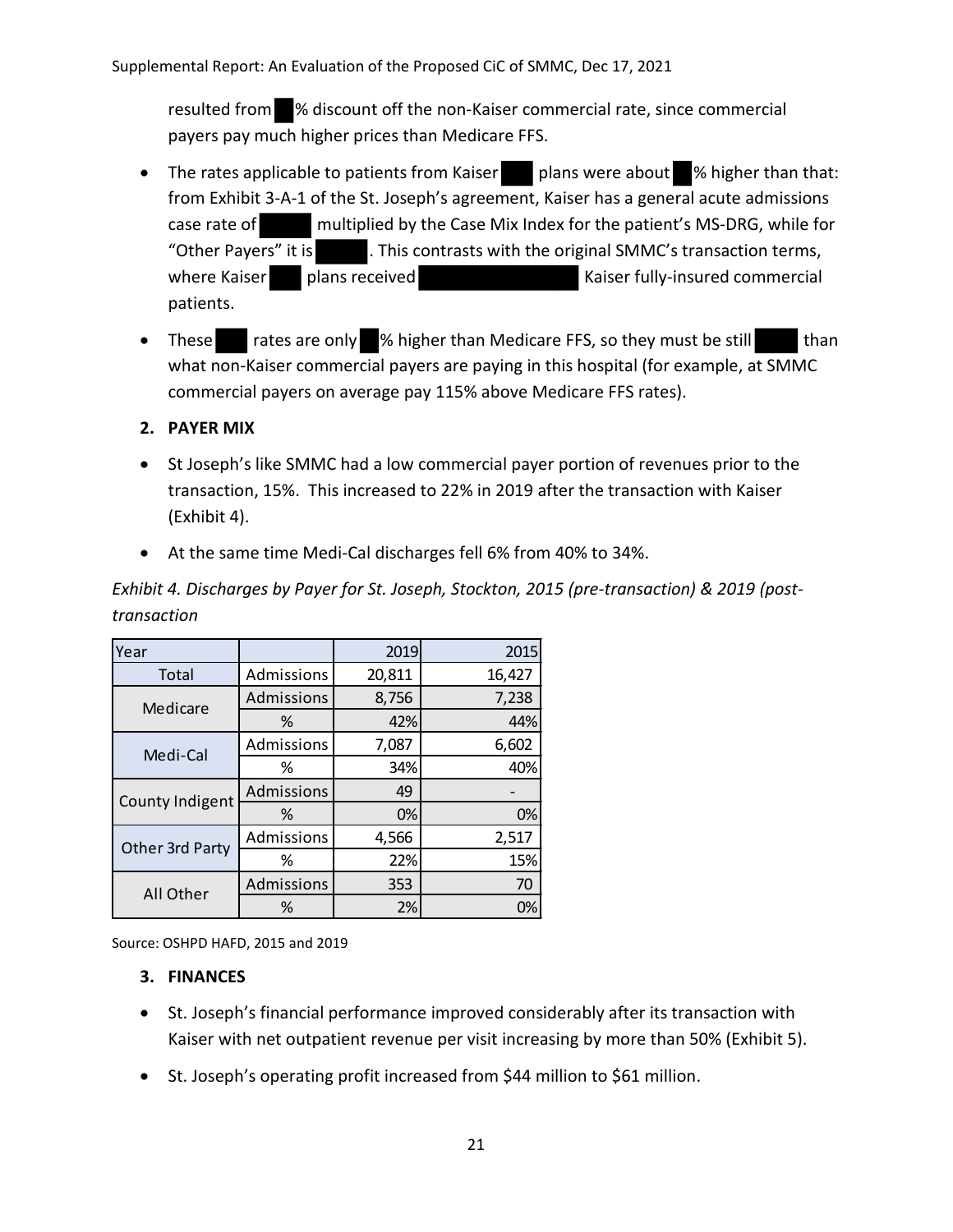|                             | 2019         | 2015         |
|-----------------------------|--------------|--------------|
| Gross I/P Rev Per Day       | \$26,265     | \$19,872     |
| Gross I/P Rev Per Discharge | 117,621      | 91,185       |
| Gross O/P Rev Per Visit     | 3,835        | 1,922        |
| Net I/P Rev Per Day         | \$4,501      | \$4,363      |
| Net I/P Rev Per Discharge   | 20,158       | 20,021       |
| Net O/P Rev Per Visit       | 657          | 422          |
| Payment Surplus/Shortfall   | \$61,473,739 | \$44,442,749 |
| Adj Pat Days                | 139,999      | 110,633      |

<span id="page-23-0"></span>*Exhibit 5. Financial Measures for St. Joseph, Stockton, 2015 (pre-transaction) & 2019 (posttransaction* 

Source: OSHPD HAFD, 2015 and 2019

#### 4. **MARKET SHARE**

- • The market share for St. Joseph's increased after the transaction by 5-7% depending on how the market area is defined. Using San Joaquin County as the market area, the St. Joseph's market share increased from 24% to 29%. Using the restricted zip codes in the St. Joseph's agreement document, it increased from 32% to 39%.
- • The market share for Kaiser Manteca hospital increases slightly based on both market area definitions.

 This transaction has enough similarities to the SMMC transaction to support our concerns that the transaction will lead to a large increase in Kaiser's market share, as with this case where Kaiser's share in local admissions grew from 35% to 50% in just 4 years post transaction. This in turn creates a risk of a much less competitive market that would have adverse effects on consumer welfare in terms of premiums and other benefits associated with healthy competition.

#### 5 **Review of New Information on Hospital Staffing**

#### **Summary of Findings.** A November 9, 2021 interview with

 suggests that staffing at the New Hospital may not increase in proportion to the increase in licensed beds at the new facility. This interview has raised our concerns about capacity and access at the New Hospital and provides additional support for our recommendations.

 "because the number of available beds would increase by nearly 23% under the CiC (260 beds Our report, An Evaluation of the Proposed Change in Control of St. Mary Medical Center, Section 7.8, assesses the CiC's likely impact on the availability of services for existing SMMC patients. Our model, as shown in Exhibit 19 of the initial report, relied on the assumption that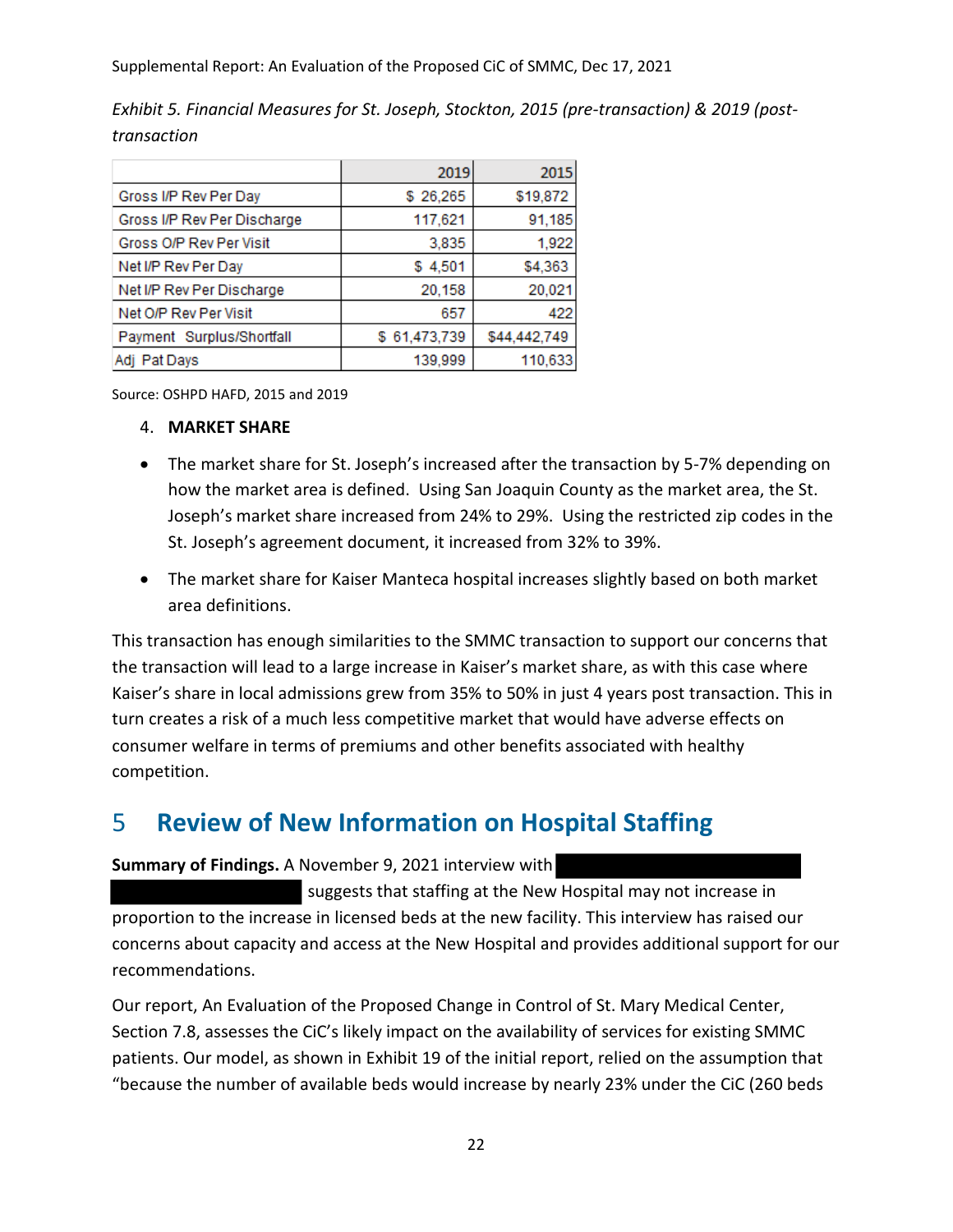<span id="page-24-0"></span> [at the New Hospital] versus 212 at the current facility), we estimate that the New Hospital will similarly have the capacity to serve 23% more patient days than the current facility."

According to the e cap<br>at le<br>reme interviewees, however, SMMC has struggled to staff the current facility adequately since at least 2015, with nurse-to-patient ratios in the ICU frequently failing to meet regulatory [requirements.](https://requirements.33)<sup>33</sup> Given these difficulties, the parties may not achieve a 23% increase in staffing at the New Hospital.

 Hospital would grow dramatically, from a shortage of 1,709 patient days to 16,351 patient days in 2026, and a shortage of 14,091 patient days, to shortages of 16,351 patient days (see report, Report Model and the Scenario—would worsen. Ultimately, however, the existing facility's capacity is secondary to the analysis since it only represents the baseline level of access. Both scenarios assessed—continuation of the existing facility and approval of the CiC—would be impacted equally by any change to baseline access levels. In other words, the shortage estimates should be understood as the CiC's *marginal* impact on availability relative to the grow<br>horta<br>that<br>exte sugge<br>he current f<br>t the<br>Scena<br>to the analy If there is no staffing increase under the CiC, the estimated patient day shortage at the New Exhibit 19). The suggest the current facility may already be over capacity. Our model assumed that the current facility, as of 2019, had neither an excess nor a shortage of capacity. To the extent the description is accurate, the shortages estimated for both the status quo.

Ultimately, it would be most beneficial to both the community and the parties if staffing at the New Hospital increases in proportion to the increase in beds, or more, if possible. However, if staffing remains the same at the New Hospital leading to less access than anticipated, the issues cited in our initial report are exacerbated and the need for the recommended conditions to ensure access to more vulnerable populations are increased.

## 6 **Discussion of implications of Ethical Religious Directives (ERDs)**

 that Kaiser will continue to be able to perform procedures they consider appropriate and medically necessary at their own Kaiser hospitals but not necessarily at SMMC. Consequently, the transaction creates the risk of unequal access for Kaiser members given that they will not be able to obtain some services at the co-owned SMMC that would have been available had the **Summary of Findings.** The parties' documents coupled with the proposed conditions ensure hospital been exclusively owned by Kaiser.

In a November 17<sup>th</sup> letter to the OCAG from the American Civil Liberties Union of Southern California (ACLU SoCal), three lawsuits are cited, related to the application of ERDs, that are

33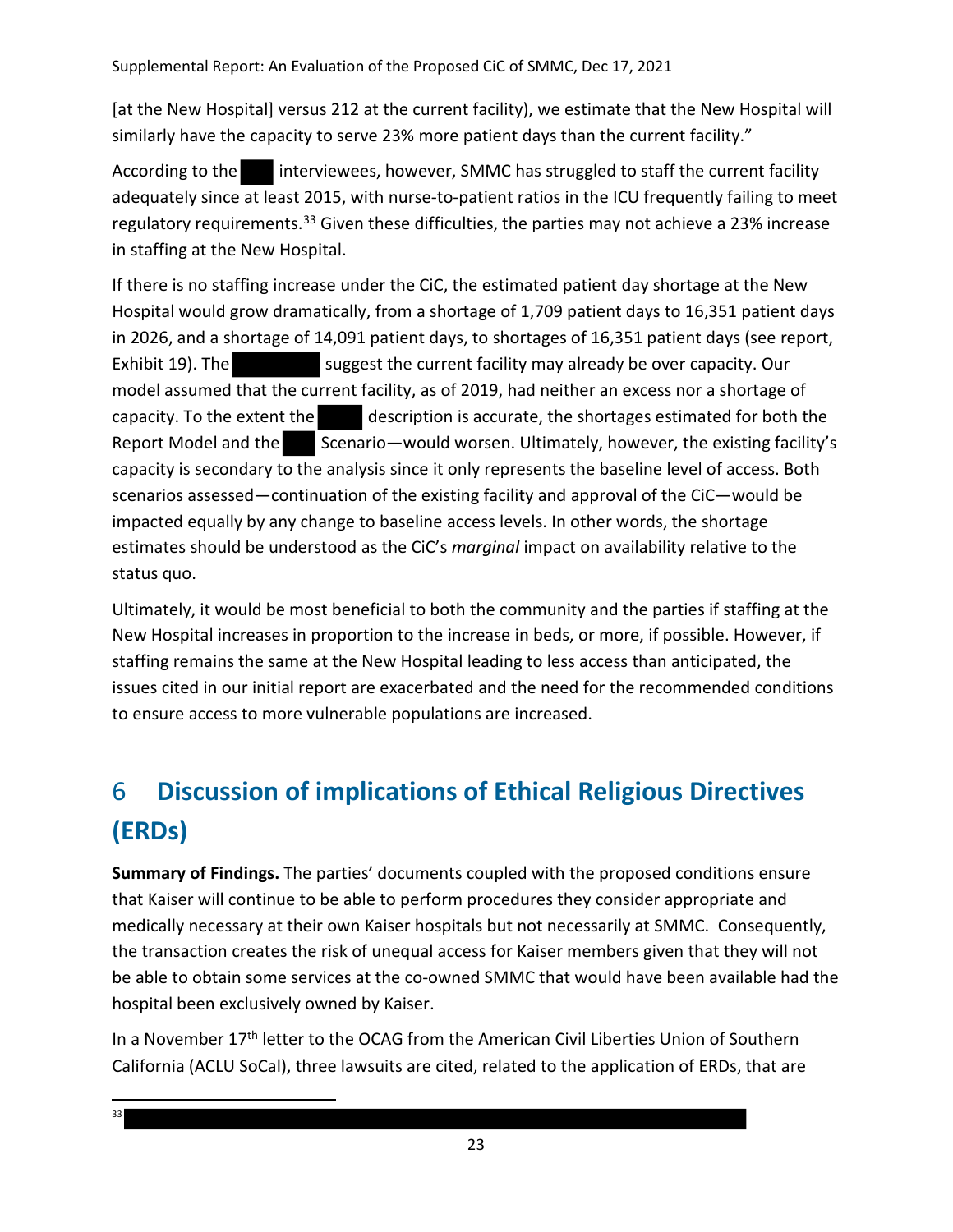challenging Catholic hospitals' refusals to allow doctors to provide health care those doctors had deemed appropriate to address specific patients' medical needs. The ACLU express a will experience painful and unexpected denials of both reproductive health care and gender- opinion is that Kaiser should make provisions to give equal access to High Desert Kaiser members to the same services as other Kaiser members have who have a local Kaiser owned strong concern that there is a high likelihood that without explicit protections in place, patients affirming health care at the New Hospital. We believe that this is a strong possibility and our hospital in their area.

 Kaiser normally provides to its members. We know, based on data and multiple interviews, that these services would be available to Kaiser members had a new High Desert area hospital been Below we discuss the reproductive, fertility, end of life, and gender affirming care services exclusively Kaiser owned but given the ERDs imposed by SMMC there are many services that some Kaiser members will still require but will require them to travel considerable distances.

 Kaiser's care delivery strategy for their members in the High Desert is to provide these services at a combination of Kaiser Permanente hospitals, Kaiser Permanente medical office buildings, and contract facilities. Their services include:<sup>34</sup>

- and this will not change as a result of this transaction. Specifically, for reproductive and injection, preimplantation genetic testing), intrauterine insemination, egg and sperm procedures are done in their operating rooms at Fontana and Ontario. Abortion care for • **Reproductive & Fertility Care**. Kaiser indicated its members who reside in the High Desert area will have the same access to reproductive, fertility, end of life, and gender affirming care as Kaiser Permanente members across the Southern California Region fertility care, Kaiser offers family planning options, such as birth control medication (pills, implants, intrauterine devices), male and female sterilization and abortion care. They also partner with local clinics for certain abortions. Specifically, they offer reproductive health services at all of their medical offices and partner with a specialized fertility surgical/lab suite. This includes invitro fertilization (Intracytoplasmic sperm cryopreservation, egg and sperm donor program available. Female sterilization first trimester pregnancies is offered at the Ontario and Fontana OB/GYN clinics and in the operating rooms of both locations (Fontana and Ontario). Their infertility clinic is located in the medical offices in Fontana.
- and proactive efforts to ensure that members have advanced health care directives in their electronic health records in advance of when they are urgently needed. Kaiser indicated that after the transaction, as with their reproductive and fertility care, they • **End-Of-Life**. Kaiser offers a range of services related to palliative care and hospice care,

<sup>&</sup>lt;sup>34</sup> These services are based on information in the "KP AG Question #29 (October 26 2021)" document provided to us by the OCAG.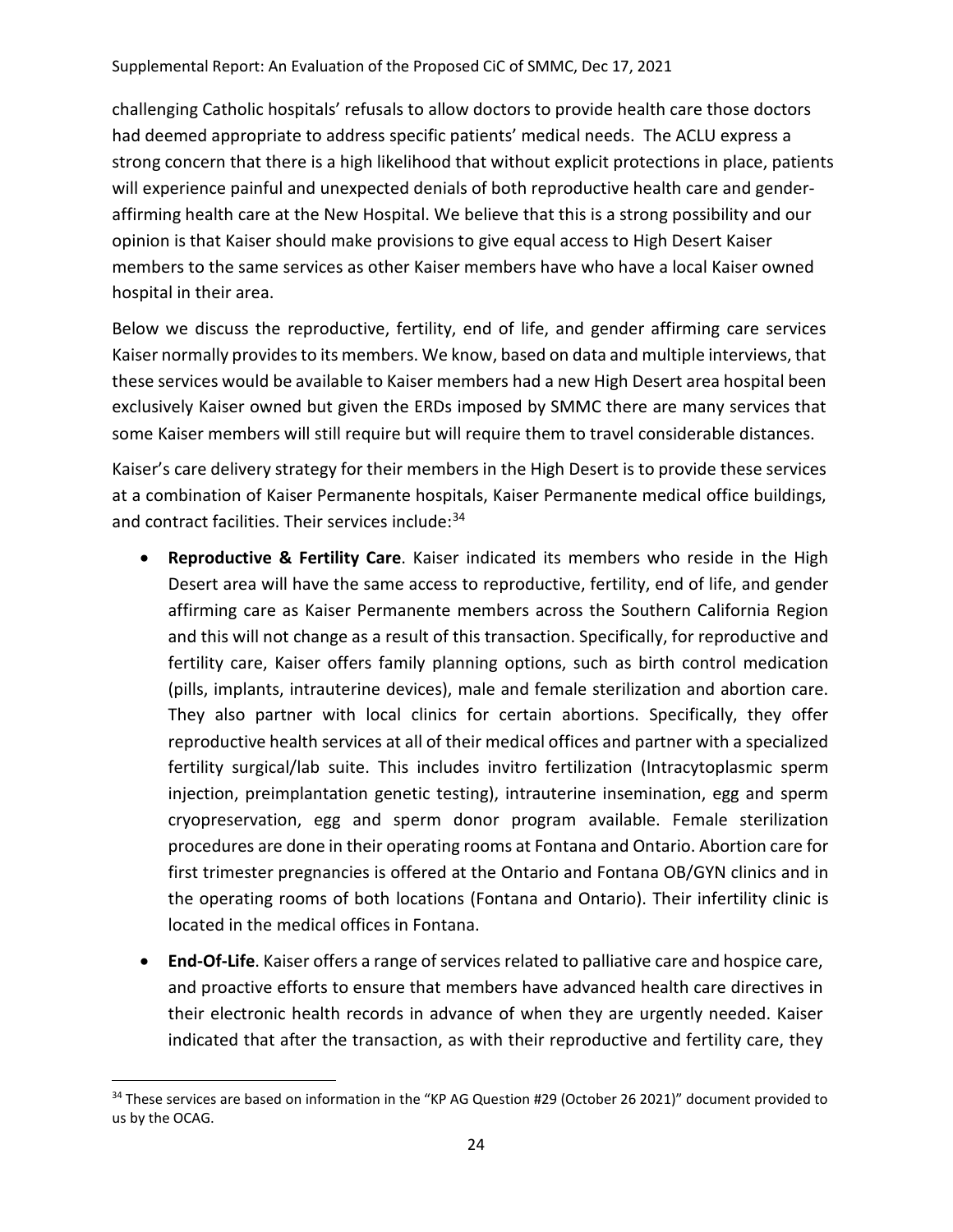care as other Kaiser members. will ensure that members in the High Desert area have the same options for end-of-life

- together to find new ways to provide personalized and comprehensive care and support environment. In addition, Kaiser has broad range of gender affirming services at all of • **Gender Affirming Care.** Kaiser indicated that members residing in the High Desert area have equal access to the full range of gender affirming care services. Kaiser operates a Center of Excellence in West Los Angeles that specializes in transgender and nonbinary care and consists of clinicians from multiple disciplines and departments that work for the transgender and nonbinary members while providing a safe and welcoming their Kaiser Permanente medical centers, which make up a comprehensive gender affirming program, and include:
	- Gender-Affirming Surgery
	- Hormone Therapy
	- Gynecologic Services
	- Fertility Preservation
	- Mental Health Services (Adult and Youth)
	- transgender men, and sexually transmitted infectious screening where • Primary Care (such as ongoing maintenance of hormonal care, pap smears for appropriate)
	- • Endocrinology (including pediatric endocrinology at a multi- disciplinary gender care clinic at Fontana)
	- Care Management

 Riverside also provide fertility preservation services prior to hormone therapy. All of the genital surgeries for Kaiser Permanente members across Southern California are done at Several types of gender affirming surgeries are done at Riverside and/or Fontana, including for example, mastectomies and facial feminization procedures. Fontana and Kaiser Permanente's West Los Angeles medical center.

 of the ERDs at SMMC, it is our opinion that within one (1) year of the Closing Date of the for all Kaiser members in the High Desert region without discrimination by Kaiser physicians, employees, and contractors at SMMC and the New Hospital. The plan would be submitted to To ensure that area residents who are Kaiser member are not limited in their access as a result Affiliation Agreement, Kaiser would prepare a plan to ensure full and equal access to healthcare the Attorney General in writing and accompanied by a comprehensive study of all feasible alternatives, including but not limited to the following:

 • Constructing or designating a separate ambulatory surgery facility under Kaiser's sole employees, and contractors to: (i) make clinical decisions consistent with the standard control at or in close proximity to the New Hospital to enable Kaiser physicians, of care and their independent professional judgment, respecting the needs and wishes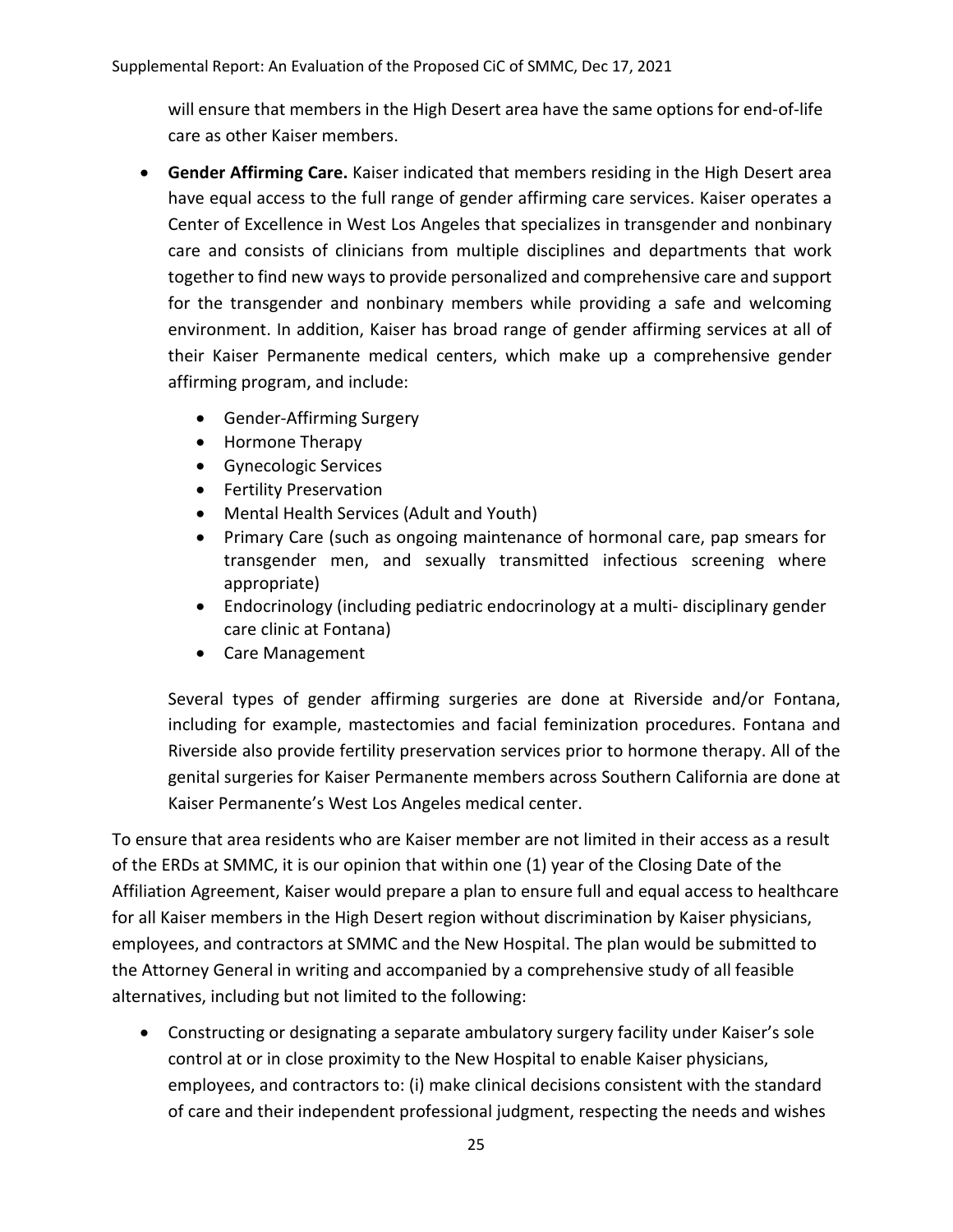<span id="page-27-0"></span> interests; and (v) provide any item or service they deem in their professional judgment referral or transfer to another facility would, in their sole professional judgment, risk of each individual patient; (ii) inform patients of all of their healthcare options; (iii) prescribe any interventions that are medically necessary and appropriate; (iv) transfer or refer patients to other facilities whenever they determine it is in the patient's to be necessary and appropriate in the event of an emergency, without restriction, and without seeking approval from any non-provider, including any items or services where material deterioration to the patient's condition.

- each individual patient; (ii) inform patients of all of their healthcare options; (iii) or refer patients to other facilities whenever they determine it is in the patient's interests; and (v) provide any item or service they deem in their professional judgment to be necessary and appropriate in the event of an emergency, without restriction, and referral or transfer to another facility would, in their sole professional judgment, risk • Obtaining admitting privileges at a nearby non-Kaiser hospital for Kaiser physicians, employees, or contractors to: (i) make clinical decisions consistent with the standard of care and their independent professional judgment, respecting the needs and wishes of prescribe any interventions that are medically necessary and appropriate; (iv) transfer without seeking approval from any non-provider, including any items or services where material deterioration to the patient's condition.
- Directing affected patients to another Kaiser hospital to receive the medically indicated prevention, diagnosis, and treatment without unreasonable delay and establishing a standard and process for compensating affected patients for any resulting harm relating to the transfer.
- services provided at the New Hospital that might otherwise be offered if the patient • Developing a mechanism to proactively inform Kaiser patients of any limitations on were at a strictly Kaiser facility and to further inform them of any alternative options.

#### **Supporting Analysis for Competitive Effects (Appendix F)** 7

 OCAG. Appendix F1 summarizes the main assumptions and data inputs used in the modeling of are referenced in Appendices F2, F3, F4 and F5 below. For ease of reading of these appendices, we do not repeatedly footnote each number or assumption or calculation but refer the reader to the tables below in Appendix F1. Please note that the estimates presented in these Appendix F is intended as a supplement to the competitive effects analysis in the November 2021 Evaluation of the Proposed Change in Control of St. Mary Medical Center submitted to the the financial impact of the CiC described in subsequent sections in Appendix F. These numbers appendices are intended to reflect the direction and magnitude of changes and not intended to be interpreted as exact dollar amounts.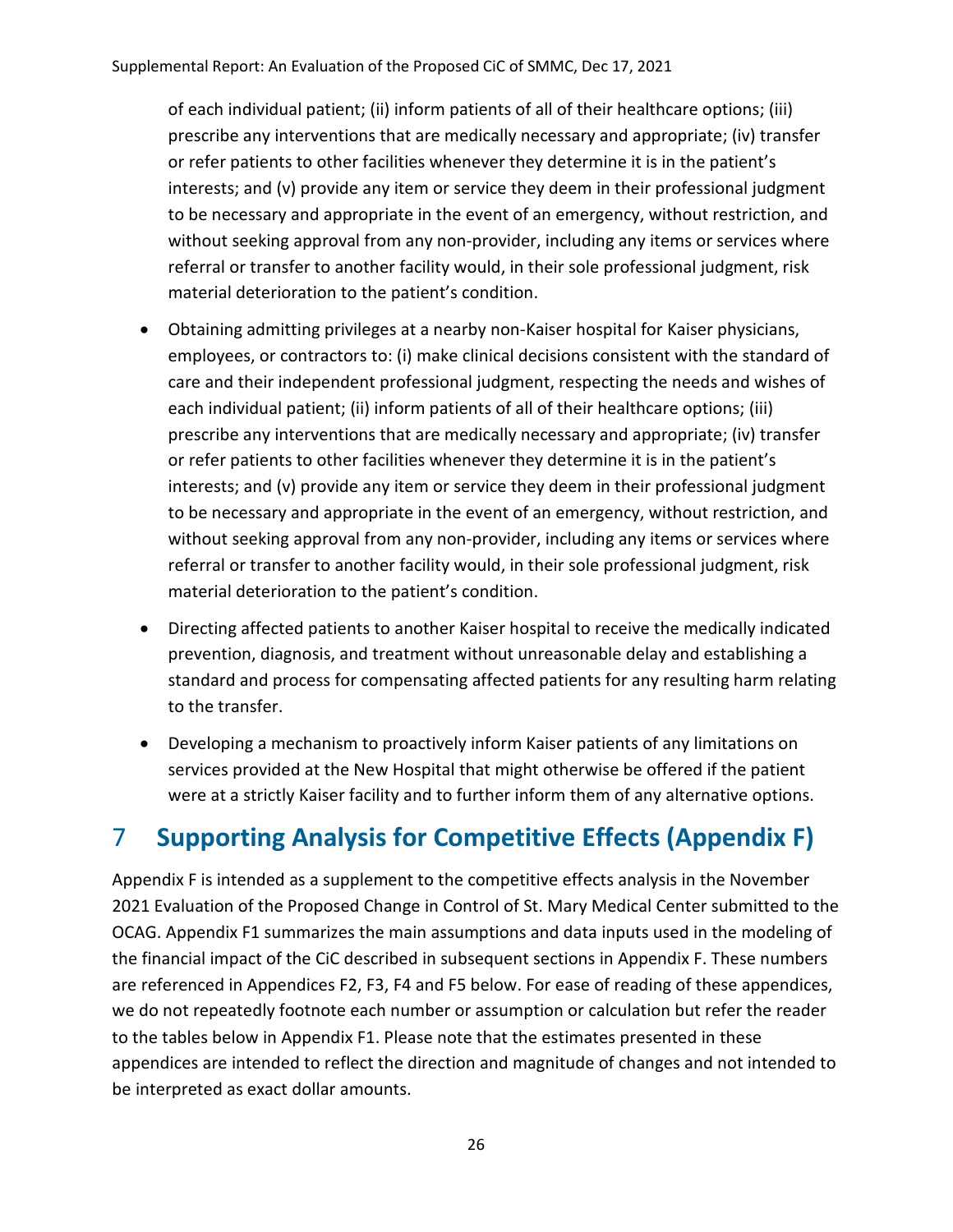<span id="page-28-0"></span>Supplemental Report: An Evaluation of the Proposed CiC of SMMC, Dec 17, 2021

 in Kaiser's rates at SMMC, reduced from their current out-of-network rate, would result in Appendix F7 below, Kaiser will also likely get increased premium revenue with an expansion in enrollment as a result of being able to offer a local hospital option for Kaiser members that was not available previously. And third, after the New Hospital opens, Kaiser will also receive a It is important to note that Kaiser will gain financial benefits from this CiC both before the New Hospital opens and after the New Hospital opens. First, as shown in Appendix F3, the reduction substantial savings prior to the opening of the New Hospital (although these savings will likely dissipate as Kaiser patient volumes in the New Hospital increase). Second, as shown in share of the profits generated by the New Hospital.

### **7.1 Appendix F1: Assumptions and inputs used in modeling the financial effects of the CiC**

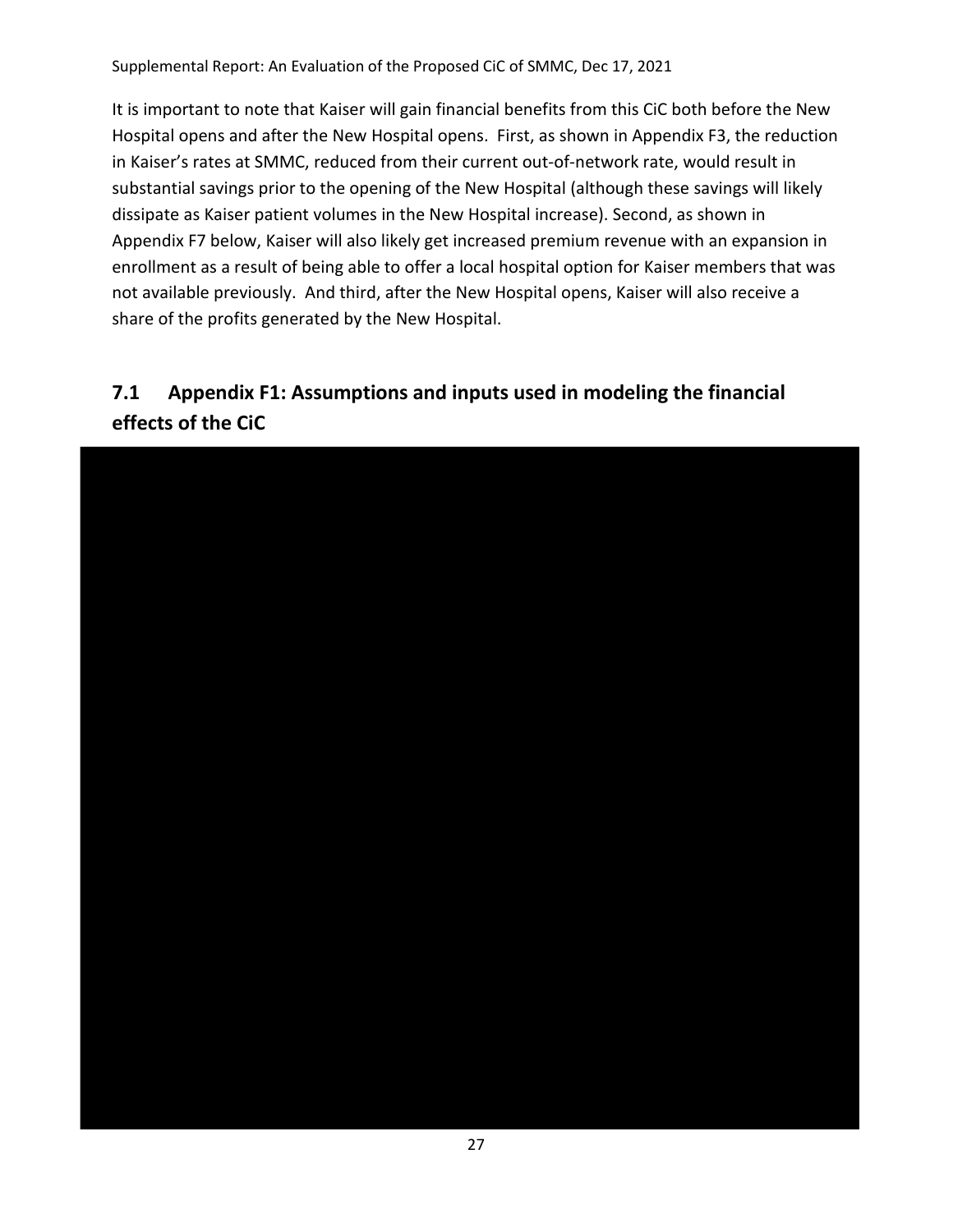28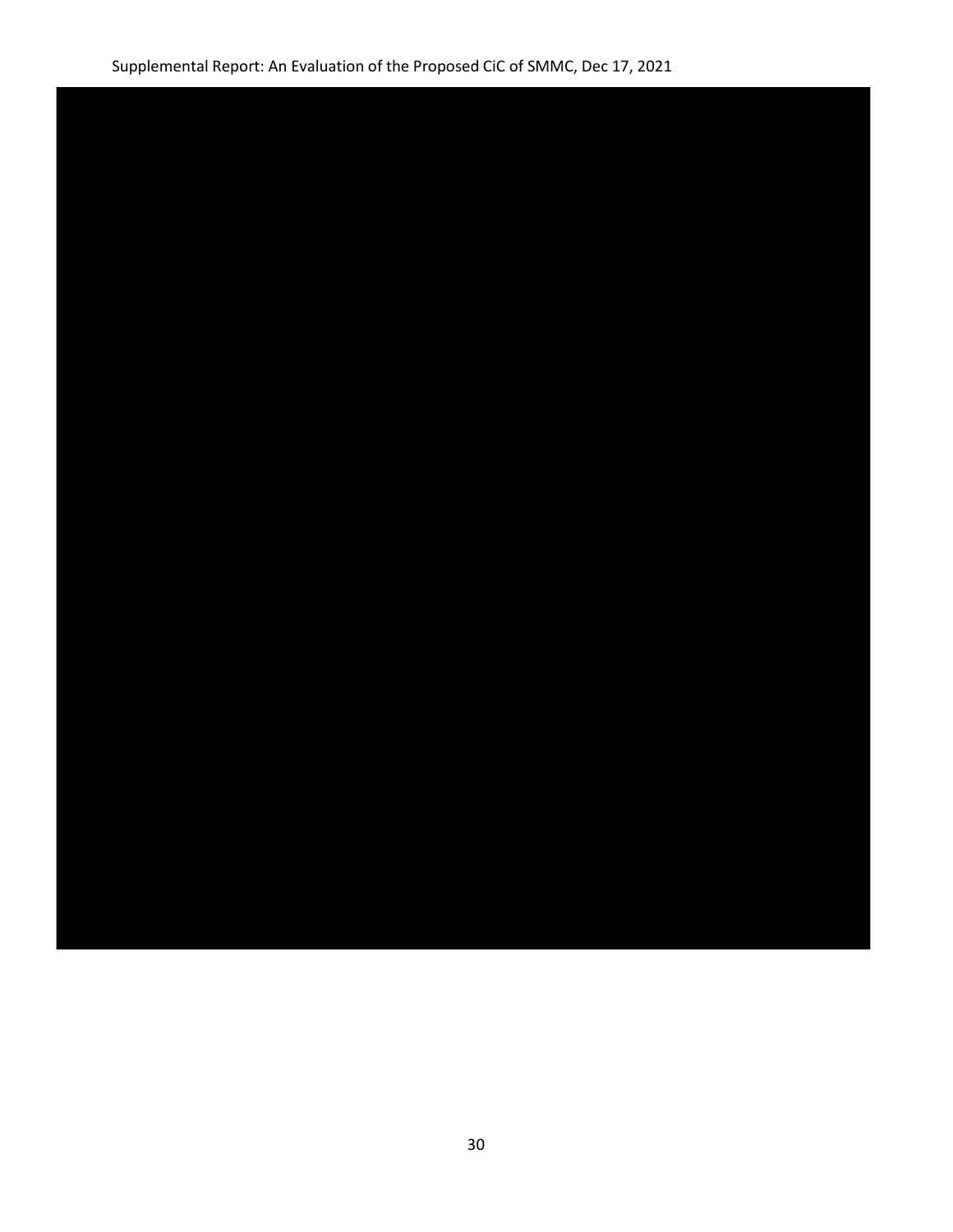<span id="page-32-0"></span>

## **7.2 Appendix F2: The CiC effect on SMMC patient volume and case-mix**

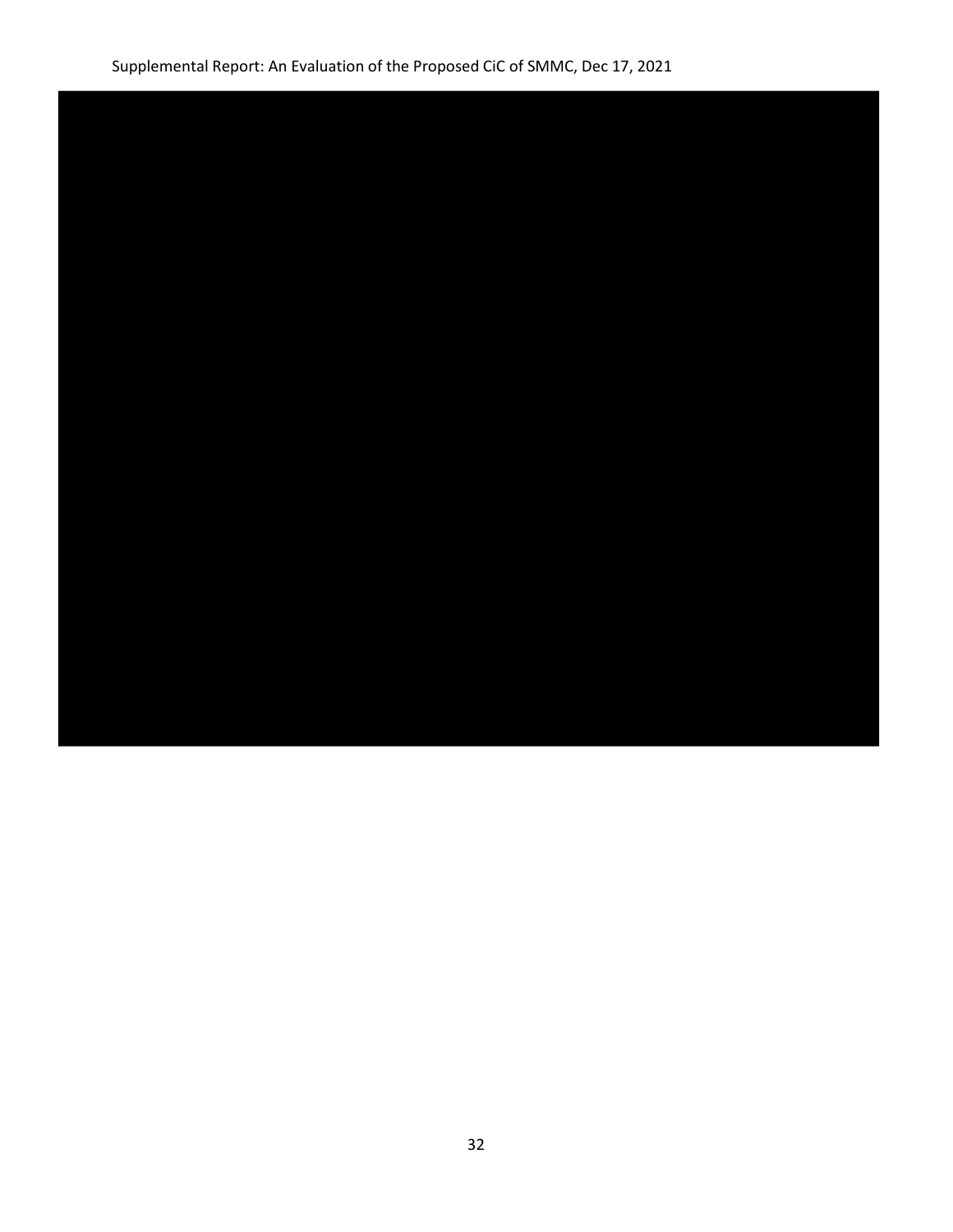33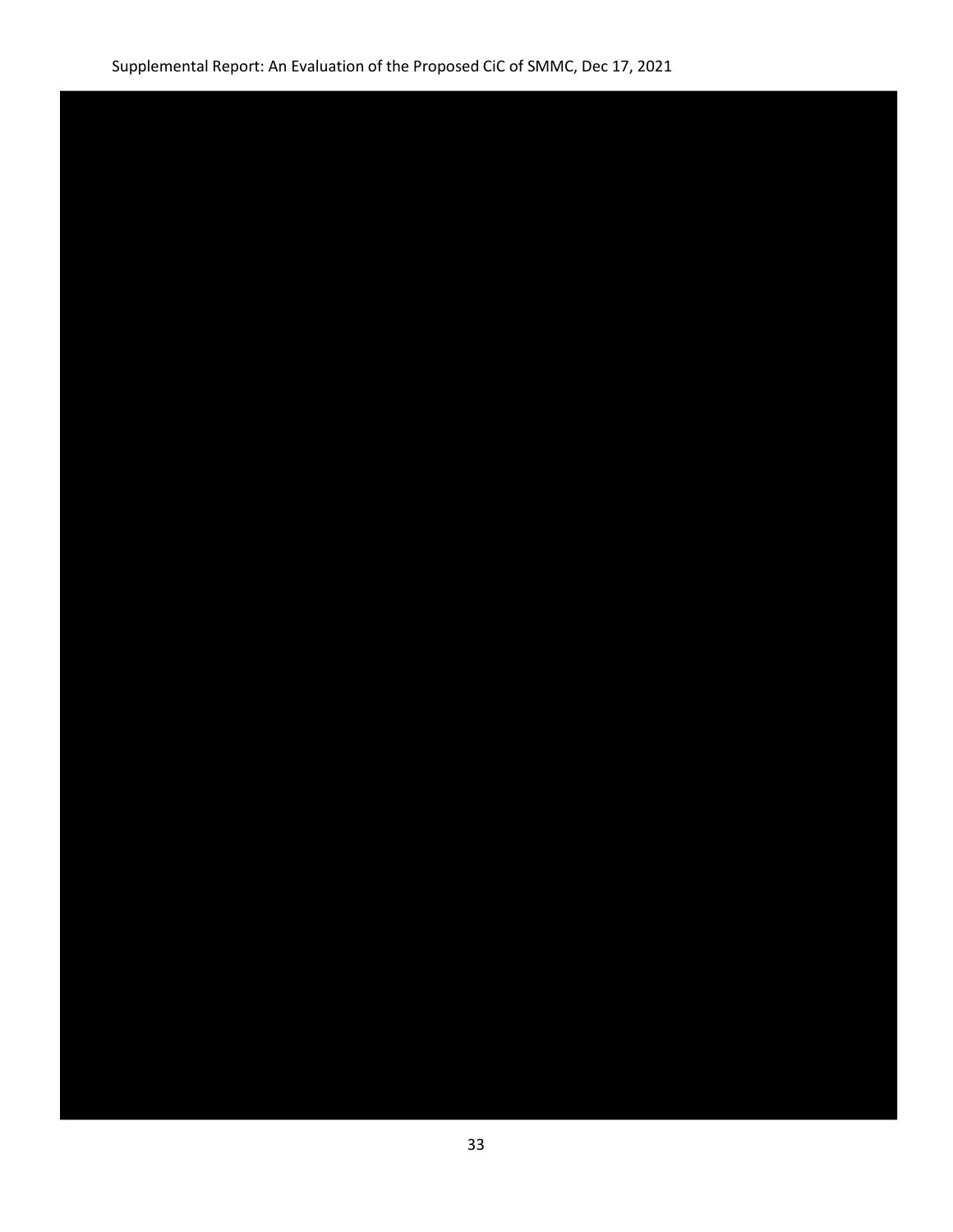## <span id="page-35-0"></span>**7.3 Appendix F3: The CiC effect on Kaiser's costs of treating patients at SMMC**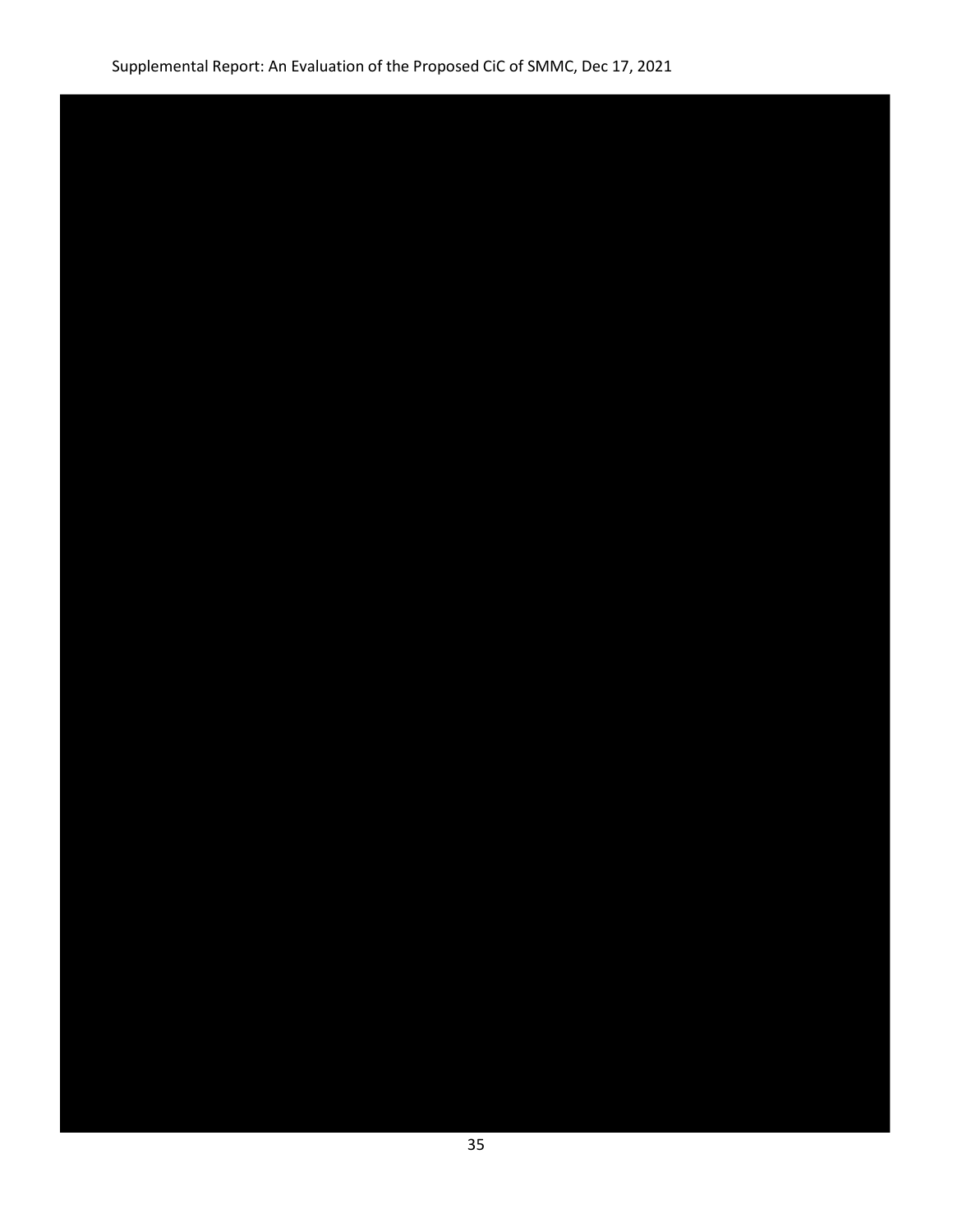36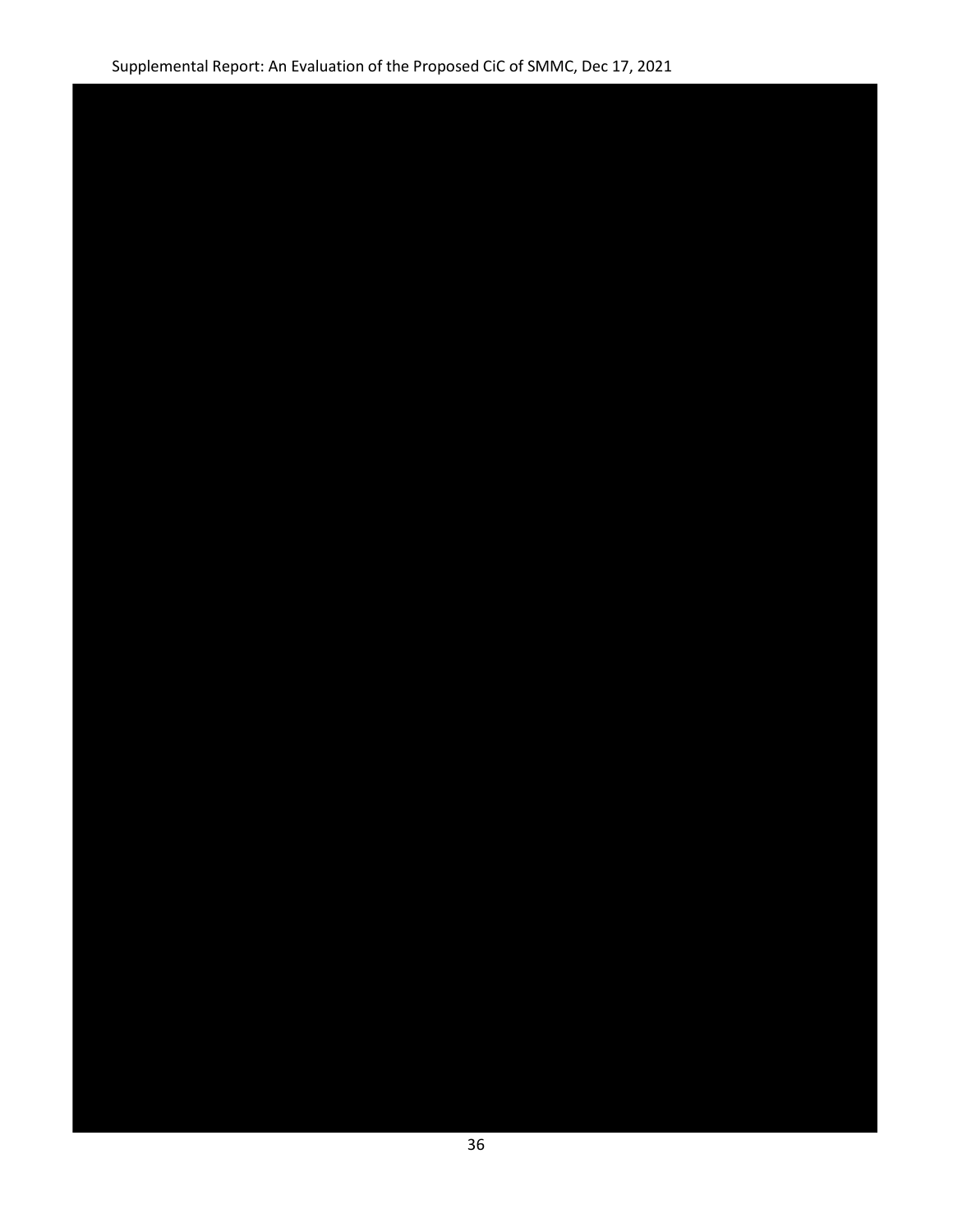<span id="page-38-0"></span>

## **7.4 Appendix F4: The CiC effect on SMMC profit**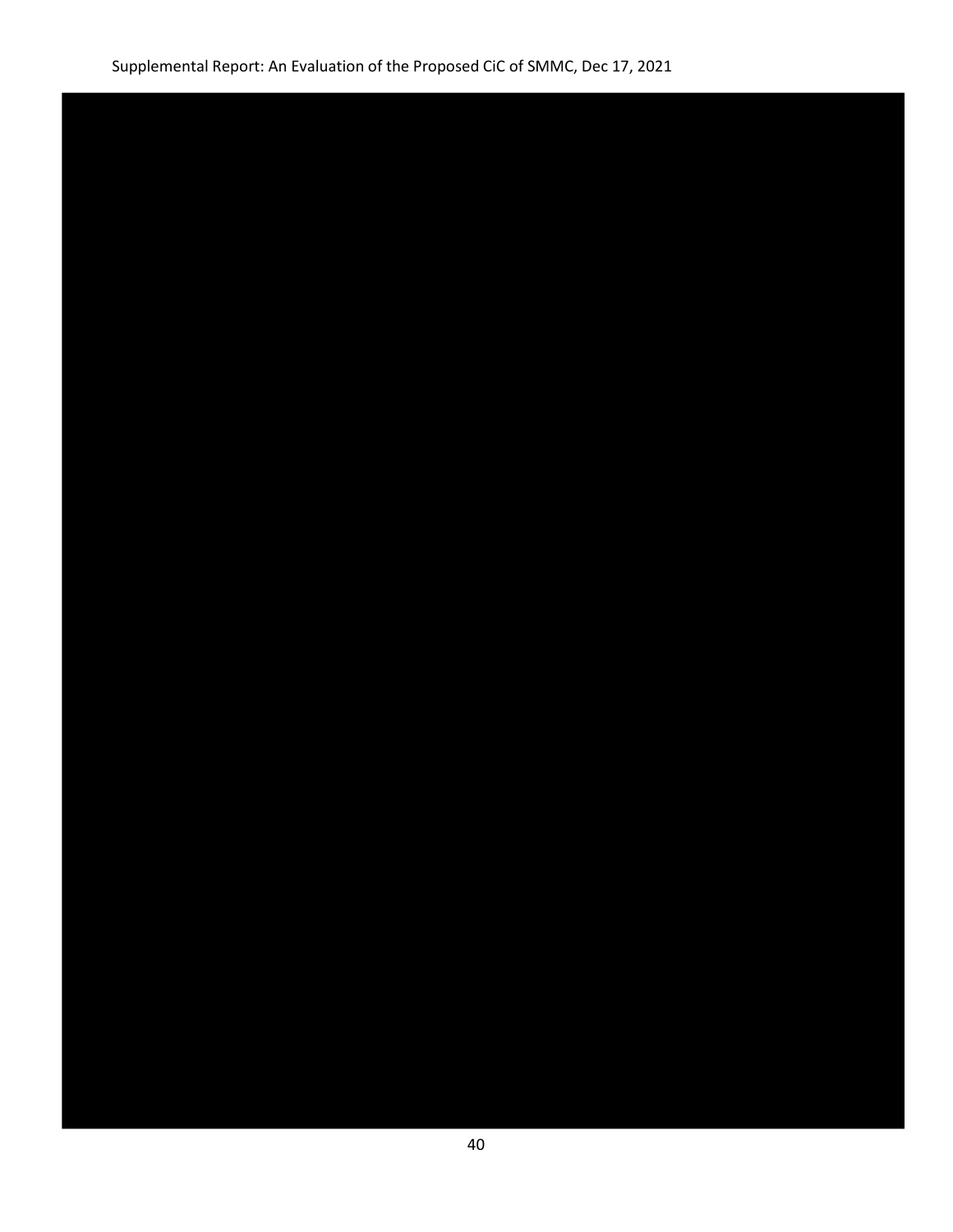### <span id="page-42-0"></span>**7.5 Appendix F5: Effects of a potential price increase by SMMC on Kaiser's costs**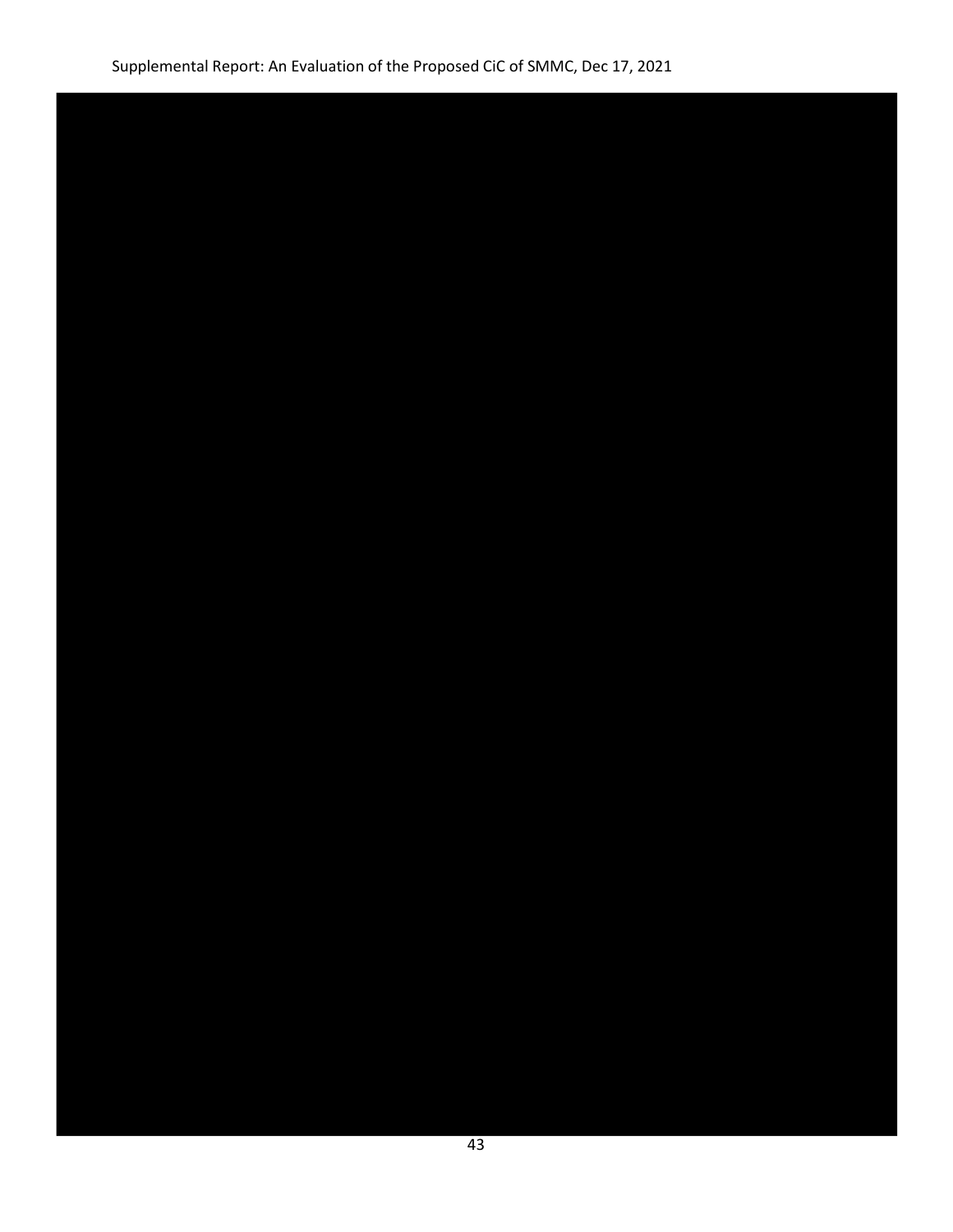<span id="page-45-0"></span>

## **7.6 Appendix F6: Gross Estimates of Kaiser's financial benefits from CiC**